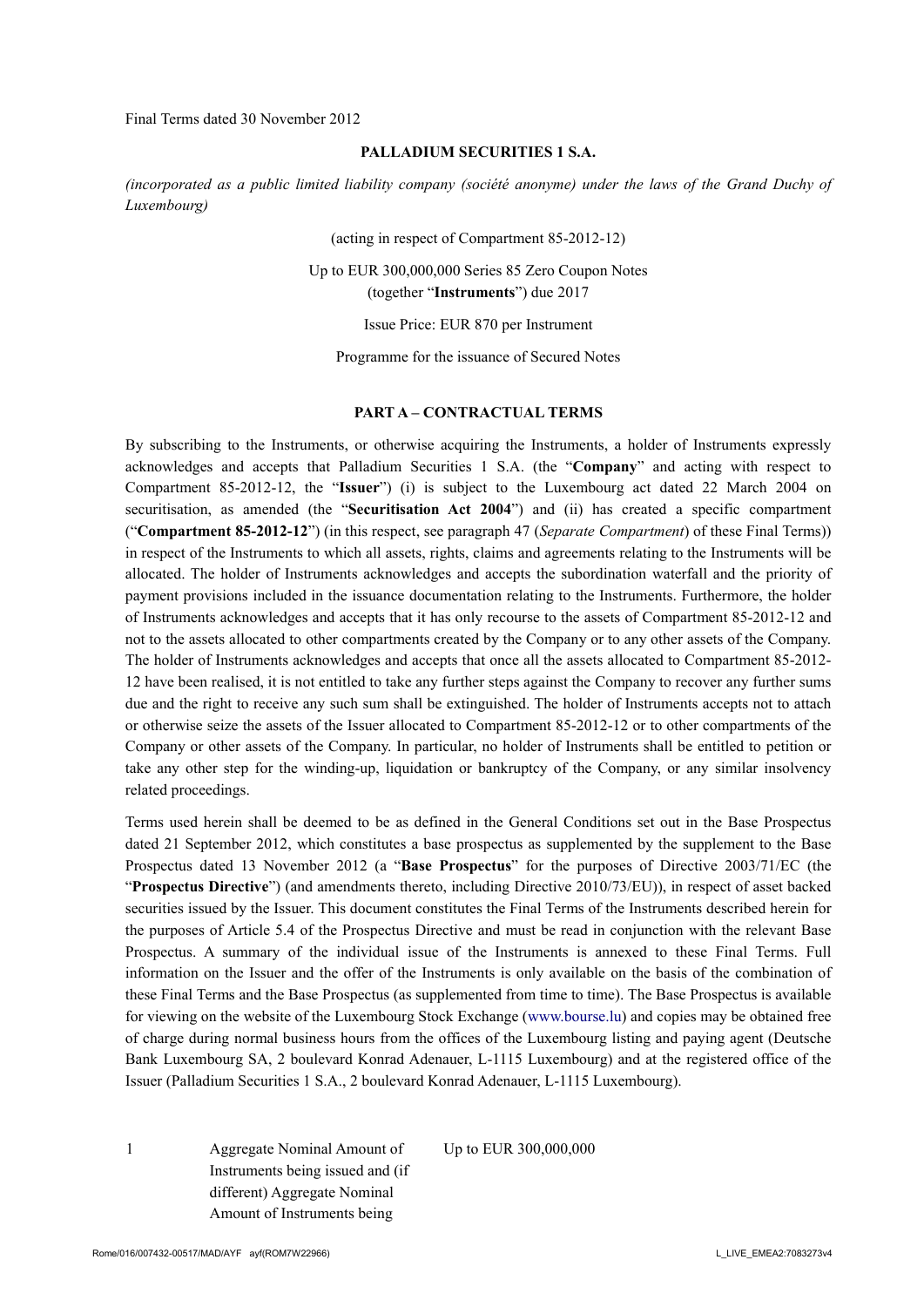admitted to trading:

| $\overline{2}$ | Specified Denomination:               |                                                 | <b>EUR 1,000</b>                                                                                                    |
|----------------|---------------------------------------|-------------------------------------------------|---------------------------------------------------------------------------------------------------------------------|
| 3              | Series Number:                        |                                                 | 85                                                                                                                  |
| $\overline{4}$ |                                       | Specified Currency or Currencies:               | Euro ("euro", "EUR"," $\varepsilon$ ").                                                                             |
| 5              |                                       | Issue Price:                                    | EUR 870 per Instrument                                                                                              |
| 6              | Calculation Amount per<br>Instrument: |                                                 | EUR 1,000                                                                                                           |
| 7              | (i)                                   | Issue Date:                                     | 25 January 2013                                                                                                     |
|                | (ii)                                  | Primary Market End Date:                        | 22 January 2013 or, if such day is not a Business Day, the<br>first succeeding Business Day                         |
| 8              | (i)                                   | Collateral Maturity<br>Postponement Adjustment: | Not Applicable – the Maturity Date is specified in<br>paragraph 8(ii) below                                         |
|                | (ii)                                  | Maturity Date:                                  | 9 November 2017 or, if such day is not a Business Day,<br>the next following Business Day                           |
| 9              | Interest Basis:                       |                                                 | Zero Coupon                                                                                                         |
| 10             | Change of Interest Basis:             |                                                 | Not Applicable – the method of determining the Interest<br>will not change on a specified Interest Rate Switch Date |
|                |                                       | <b>Interest Rate Switch Date:</b>               | Not Applicable                                                                                                      |
| 11             |                                       | Authorisation                                   | The issue of the Instruments has been authorised by the<br>board of directors of the Issuer on 27 November 2012.    |

# **Provisions Relating to Interest**

| Type of Interest: |                                          | Zero Coupon    |
|-------------------|------------------------------------------|----------------|
| (1)               | <b>Amortisation Yield:</b>               | Not Applicable |
|                   | <b>Provisions Relating to Redemption</b> |                |

| 13 | Issuer Call Option:                   | Not Applicable $-$ The Issuer is not entitled to call the<br>Instruments early                                  |
|----|---------------------------------------|-----------------------------------------------------------------------------------------------------------------|
| 14 | Collateral Put/Call Redemption:       | Not Applicable – The Collateral Obligor has no option to<br>redeem the Collateral in accordance with its terms. |
| 15 | Early Termination Amount:             |                                                                                                                 |
|    | (1)<br>inclusive of accrued interest: | Early Termination Amount Yes: no additional amount in respect of accrued interest to<br>be paid                 |

## **Provisions Relating to Series Assets**

| 16 | (1) | Collateral:                                           |                                          |  |  |
|----|-----|-------------------------------------------------------|------------------------------------------|--|--|
|    |     | - Collateral Obligor (full)<br>legal name, registered | Intesa Sanpaolo<br>Piazza San Carlo, 156 |  |  |
|    |     | address):                                             | 10121 Torino<br>Italy                    |  |  |
|    |     | - Rating of the Collateral                            | Baa2 by Moody's                          |  |  |
|    |     | Obligor (by specified Rating                          | BBB+ by S&P                              |  |  |
|    |     | Agency(ies))                                          | A- by Fitch                              |  |  |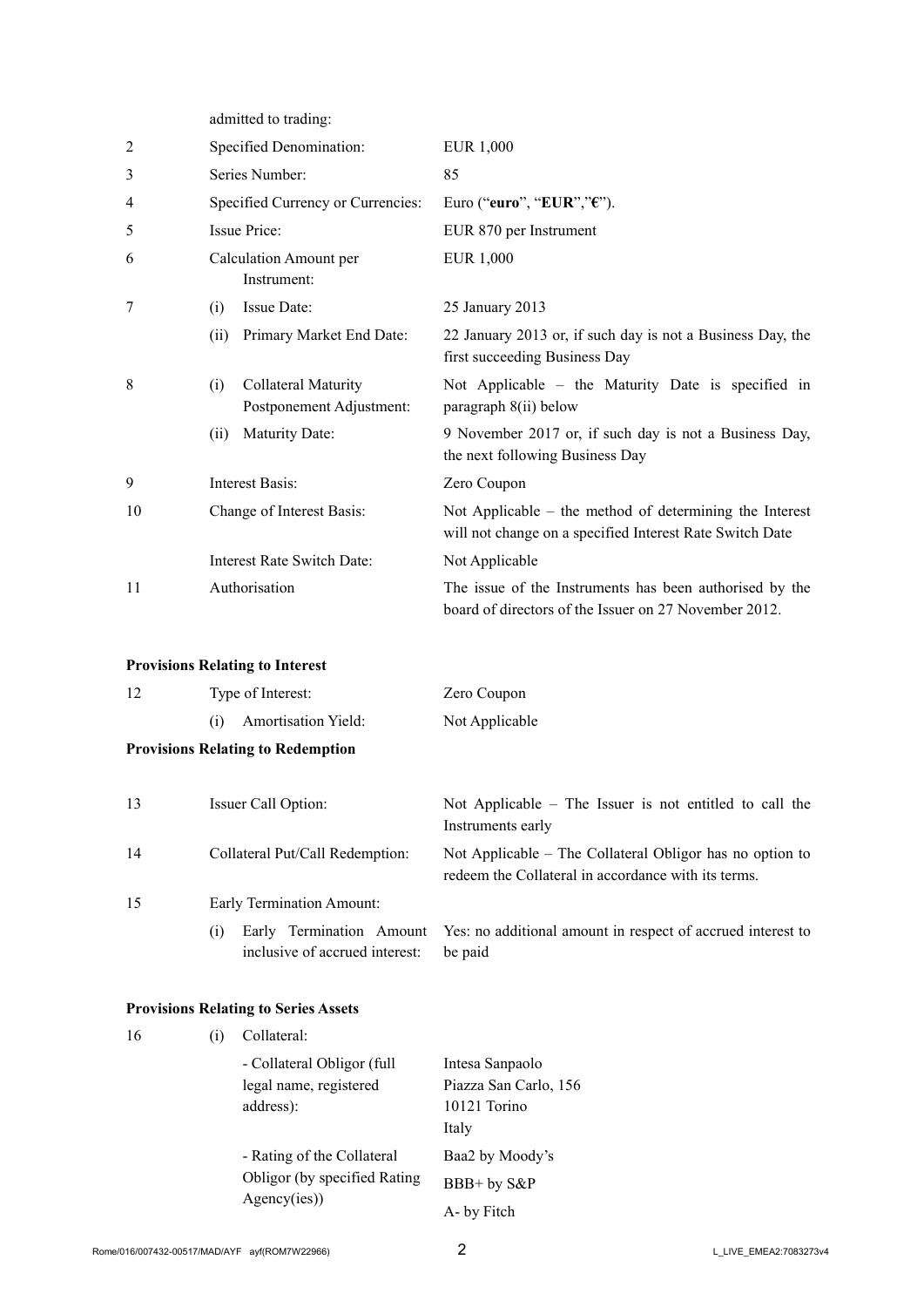| - Country of incorporation of<br>the Collateral Obligor:                              | Italy                                                                                                                                                                                                                                                                                                                                                                                                                        |
|---------------------------------------------------------------------------------------|------------------------------------------------------------------------------------------------------------------------------------------------------------------------------------------------------------------------------------------------------------------------------------------------------------------------------------------------------------------------------------------------------------------------------|
| - Nature of Business:                                                                 | The Collateral Obligor attracts deposits and offers banking<br>and financial services. The Collateral Obligor offers<br>consumer credit, asset management, Internet banking,<br>merchant banking, securities brokerage, factoring, and<br>lease financing services, and manages mutual funds. The<br>Collateral Obligor operates branches throughout Italy, and<br>offices elsewhere in Europe, Asia, and the United States. |
|                                                                                       | Further information on the Collateral Obligor can be found<br>on its website: http://www.intesasanpaolo.com                                                                                                                                                                                                                                                                                                                  |
| - Market on which the<br>Collateral Obligor has<br>securities admitted to<br>trading: | The Collateral Obligor has financial instruments listed on<br>the regulated market of the Milan Stock Exchange.                                                                                                                                                                                                                                                                                                              |
| - Legal Nature of the<br>Collateral:                                                  | The Collateral (ISIN: XS0852993285) will comprise debt<br>securities. The Collateral is in bearer form. Such debt<br>securities are of a type which in normal market conditions<br>may be readily realised in the international capital<br>markets, if necessary by or on behalf of the Trustee in a<br>situation where the security for the Instruments is realised<br>or enforced.                                         |
|                                                                                       | The Collateral is a senior unsecured debt obligation of the<br>Collateral Obligor.                                                                                                                                                                                                                                                                                                                                           |
| - Regular Payments on the<br>Collateral and Currency:                                 | Interest on the Collateral is 4.00 per cent. per annum<br>payable by the Collateral Obligor on 9 November in each<br>year. The Collateral shall be repaid by the Collateral<br>Obligor on the maturity date of the Collateral at its<br>nominal amount.                                                                                                                                                                      |
|                                                                                       | The Collateral is denominated in euro.                                                                                                                                                                                                                                                                                                                                                                                       |
| - Issue Date of the Collateral                                                        | 9 November 2012                                                                                                                                                                                                                                                                                                                                                                                                              |
| - Maturity Date or Expiry<br>Date of Collateral:                                      | 9 November 2017                                                                                                                                                                                                                                                                                                                                                                                                              |
| - Amount of Collateral:                                                               | A nominal amount equal to the product of the Issue Price<br>and the Aggregate Nominal Amount of the Instruments.<br>The ratio between the amount of Collateral and the<br>principal amount of the Instruments is 0.870/1.                                                                                                                                                                                                    |
| - Overall Issue Size of the<br>Collateral:                                            | EUR 1,710,906,000                                                                                                                                                                                                                                                                                                                                                                                                            |
| - Date of transfer of the<br>Collateral                                               | 25 January 2013                                                                                                                                                                                                                                                                                                                                                                                                              |
|                                                                                       |                                                                                                                                                                                                                                                                                                                                                                                                                              |
| - Method of creation of the<br>Collateral                                             | The Collateral was issued by the Collateral Obligor in the<br>normal course of its business.                                                                                                                                                                                                                                                                                                                                 |
| - Material relationships<br>between the Issuer and any<br>Collateral Obligor:         | Not Applicable, there are no material relationships<br>between the Issuer and any Collateral Obligor                                                                                                                                                                                                                                                                                                                         |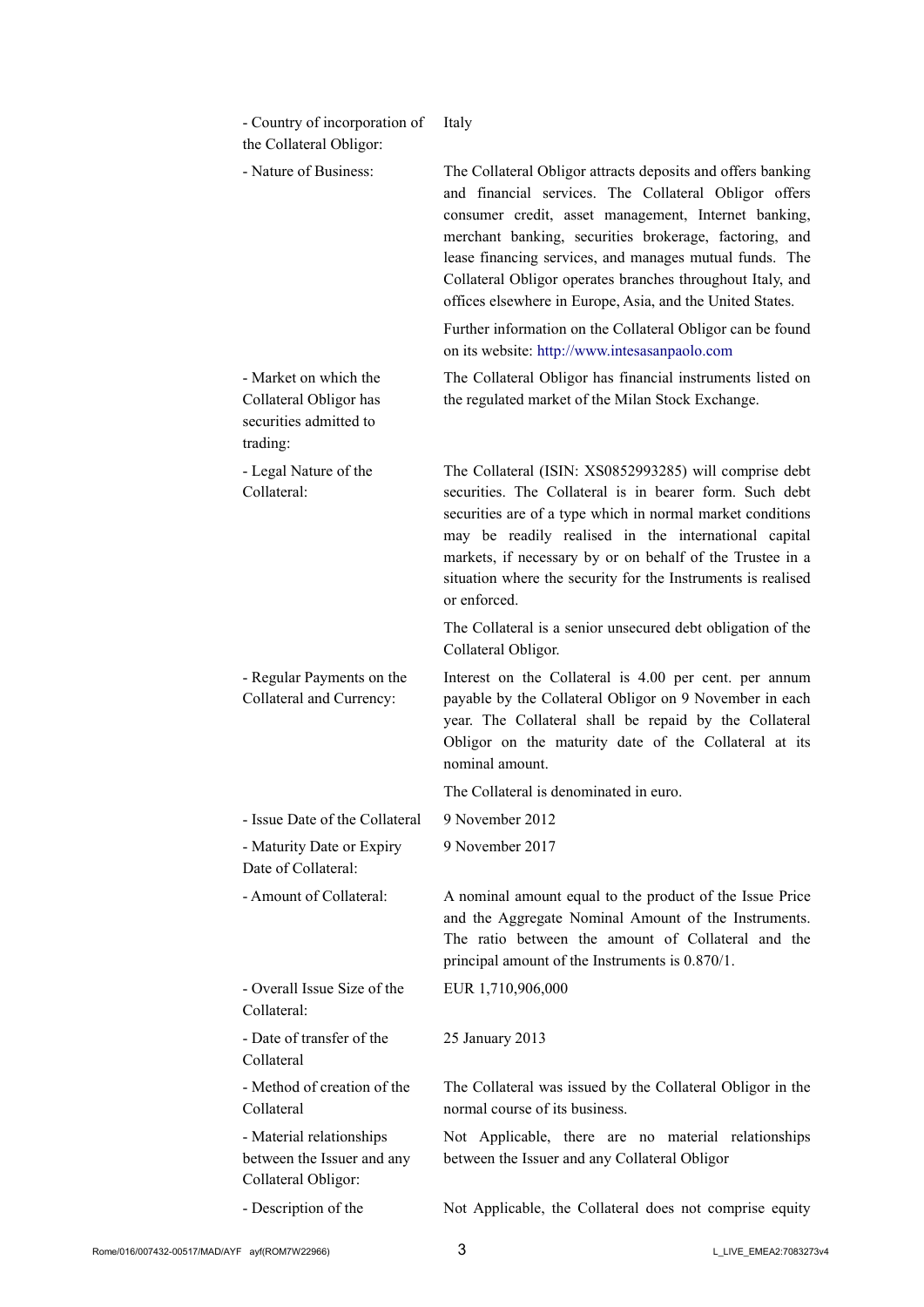|    | Collateral, if the Collateral<br>comprises equity securities<br>that are admitted to trading<br>on a regulated or equivalent<br>market: | securities                                                                                                                                                                                                                                                                                                                                                                                                                      |
|----|-----------------------------------------------------------------------------------------------------------------------------------------|---------------------------------------------------------------------------------------------------------------------------------------------------------------------------------------------------------------------------------------------------------------------------------------------------------------------------------------------------------------------------------------------------------------------------------|
|    | - Governing law of the<br>Collateral:                                                                                                   | English                                                                                                                                                                                                                                                                                                                                                                                                                         |
|    | Series Assets:<br>(ii)                                                                                                                  | Collateral                                                                                                                                                                                                                                                                                                                                                                                                                      |
|    |                                                                                                                                         | Issuer's rights under Hedging Agreement dated Issue Date                                                                                                                                                                                                                                                                                                                                                                        |
|    | - Originator of the Collateral:                                                                                                         | Deutsche Bank AG, London Branch, which is the London<br>branch of Deutsche Bank Aktiengesellschaft ("DB AG").                                                                                                                                                                                                                                                                                                                   |
|    |                                                                                                                                         | Deutsche Bank AG, London Branch's address is<br>Winchester House, 1 Great Winchester Street, London<br>EC2N 2DB, United Kingdom.                                                                                                                                                                                                                                                                                                |
|    |                                                                                                                                         | Deutsche Bank AG, London Branch is an authorised<br>person for the purposes of section 19 of the Financial<br>Services and Markets Act 2000. In the United Kingdom it<br>conducts wholesale banking business and through its<br>Private Wealth Management division it provides holistic<br>wealth management advice and integrated financial<br>solutions for wealthy individuals, their families and<br>selected institutions. |
|    |                                                                                                                                         | DB AG is the parent company of a group consisting of<br>banks, capital markets companies, fund management<br>companies, a property finance company, instalment<br>financing companies, research and consultancy companies<br>and other domestic and foreign companies.                                                                                                                                                          |
| 17 | Hedging Agreement:<br>(i)                                                                                                               | Applicable – the Issuer shall enter into a Hedging<br>Agreement with the Hedging Counterparty in connection<br>with the Instruments                                                                                                                                                                                                                                                                                             |
|    | (ii) Credit Support Annex                                                                                                               | Not Applicable - the Issuer will not enter into a Credit<br>Support Annex with the Hedging Counterparty in<br>connection with the Instruments                                                                                                                                                                                                                                                                                   |
|    | (iii) Method of Collateral<br>Posting:                                                                                                  | Not Applicable – the Issuer will not enter into a Credit<br>Support Annex with the Hedging Counterparty in<br>connection with the Instruments                                                                                                                                                                                                                                                                                   |
| 18 | Security Ranking Basis:                                                                                                                 | Hedging Counterparty Priority Basis                                                                                                                                                                                                                                                                                                                                                                                             |
|    |                                                                                                                                         |                                                                                                                                                                                                                                                                                                                                                                                                                                 |
| 19 | <b>General Provisions Applicable to the Instruments</b><br>Form of Instruments:                                                         |                                                                                                                                                                                                                                                                                                                                                                                                                                 |
|    |                                                                                                                                         | Temporary Global Instrument exchangeable for<br>a a<br>Permanent Global Instrument, which, in accordance with<br>the terms of that Permanent Global Instrument, is<br>exchangeable for Instruments in definitive form only in                                                                                                                                                                                                   |

## **Agents and Other Parties**

| 20 | Custodian Account Details: | Euroclear account number 10327 at State Street Bank & |
|----|----------------------------|-------------------------------------------------------|
|    |                            | Trust Company, 525 Ferry Road, Edinburgh, EH5 2AW.    |

the limited circumstances as contemplated therein.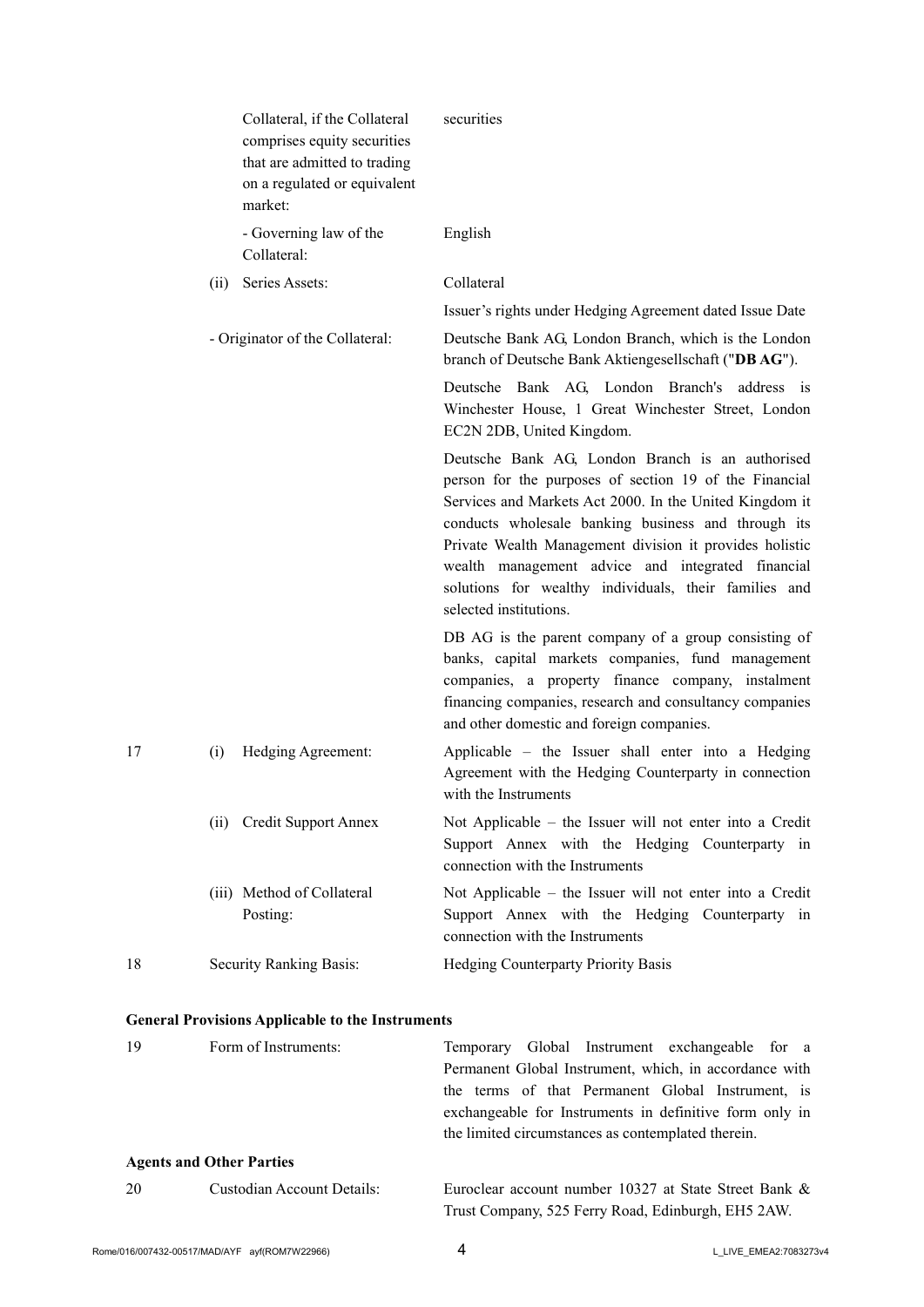| Servicer: | Deutsche Bank Luxembourg SA                                                                                                                                                                                                               |
|-----------|-------------------------------------------------------------------------------------------------------------------------------------------------------------------------------------------------------------------------------------------|
| $C-1-1-1$ | $\mathbf{D}_{\text{total}}$ , $\mathbf{D}_{\text{total}}$ , $\mathbf{A} \mathbf{C}$ , $\mathbf{I}_{\text{total}}$ , $\mathbf{D}_{\text{total}}$ , $\mathbf{L}_{\text{total}}$ , $\mathbf{L}_{\text{total}}$ , $\mathbf{I}_{\text{total}}$ |

22 Calculation Agent: Deutsche Bank AG, London Branch, which is the London branch of DB AG, is the Calculation Agent. The Calculation Agent's address is Winchester House, 1 Great Winchester Street, London, EC2N 2DB. The Calculation Agent is also the Hedging Counterparty.

> In the United Kingdom Deutsche Bank AG, London Branch conducts wholesale banking business and through its Private Wealth Management division it provides holistic wealth management advice and integrated financial solutions for wealthy individuals, their families and selected institutions.

> DB AG is the parent company of a group consisting of banks, capital markets companies, fund management companies, a property finance company, instalment financing companies, research and consultancy companies and other domestic and foreign companies.

> The objects of DB AG, as laid down in its Articles of Association, include the transaction of all kinds of banking business, the provision of financial and other services and the promotion of international economic relations. DB AG may realise these objectives itself or through subsidiaries and affiliated companies.

### *Calculation Agent's Responsibilities*

The Calculation Agent is responsible for making any determination or calculation required to be made by it pursuant to the Conditions and performing such other duties as it may be required to perform pursuant to the **Conditions** 

*Termination of Appointment of Calculation Agent and Appointment of Successor Calculation Agent*

The appointment of the Calculation Agent will terminate forthwith, *inter alia*, if the Calculation Agent becomes incapable of acting, or is adjudged bankrupt or insolvent, or files a voluntary petition in bankruptcy.

The Issuer may appoint a successor Calculation Agent and/or terminate the appointment of any Calculation Agent by giving at least 60 days' notice to that effect provided that no such termination of the appointment of the Calculation Agent shall take effect until a successor Calculation Agent has been appointed.

Deutsche Bank AG, London Branch Winchester House 1 Great Winchester Street London EC2N 2DB United Kingdom

Deutsche Bank Luxembourg SA

Office:

23 Paying Agent and Specified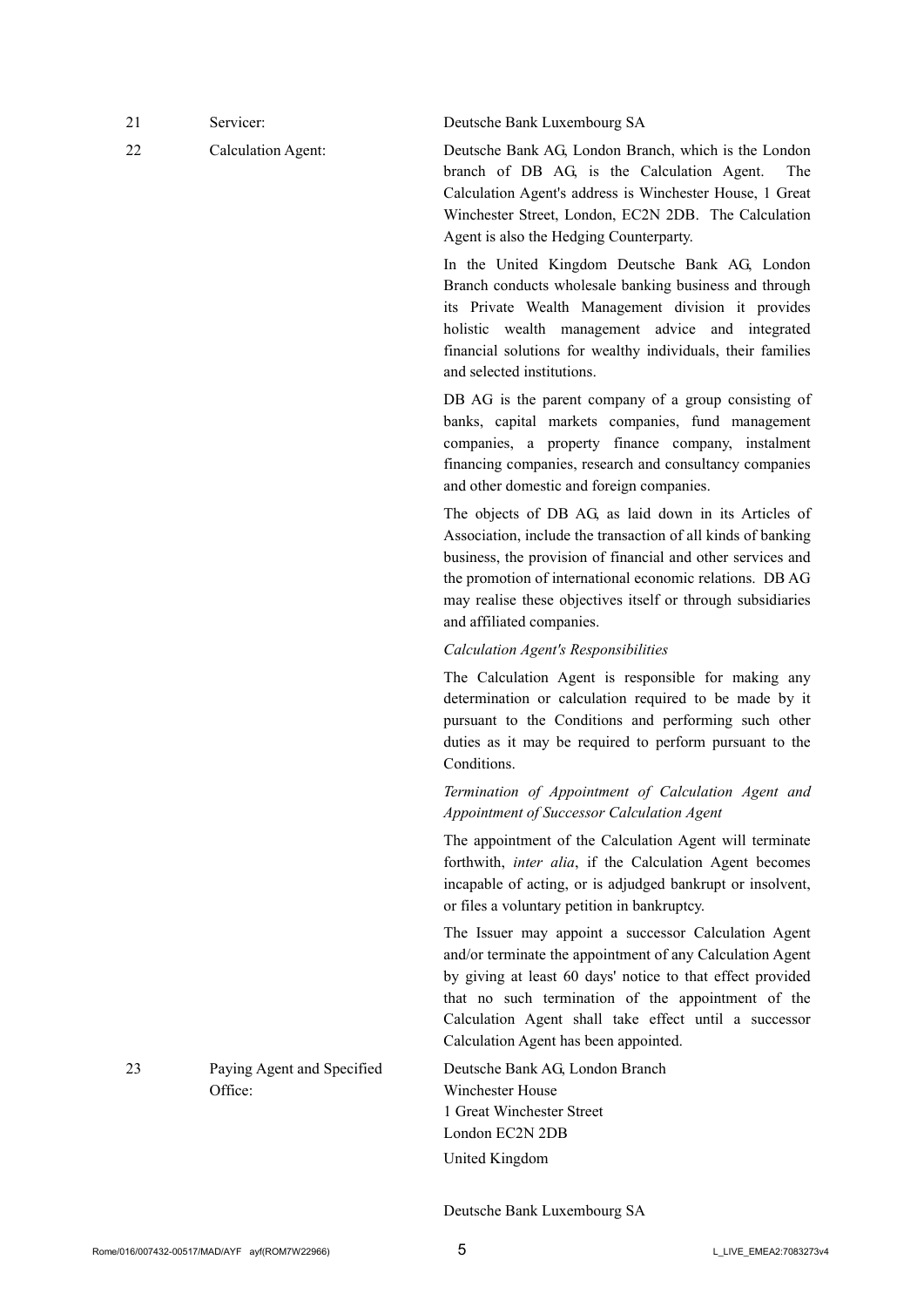|                     |                                            | 2, boulevard Konrad Adenauer<br>L-1115 Luxembourg                                                                     |
|---------------------|--------------------------------------------|-----------------------------------------------------------------------------------------------------------------------|
|                     |                                            | Luxembourg                                                                                                            |
| 24                  | Listing Agent:                             | Deutsche Bank Luxembourg SA<br>2, boulevard Konrad Adenauer<br>L-1115 Luxembourg<br>Luxembourg                        |
| 25                  | Common Depositary and<br>Specified Office: | Deutsche Bank AG, London Branch<br>Winchester House<br>1 Great Winchester Street<br>London EC2N 2DB<br>United Kingdom |
| <b>Distribution</b> |                                            |                                                                                                                       |
| 26                  | Application of TEFRA or TEFRA<br>rules:    | TEFRA D restrictions applicable                                                                                       |
| 27                  | Total commission and concession:           | Up to 4.00 per cent. of the Aggregate Nominal Amount                                                                  |
|                     |                                            |                                                                                                                       |

## **Miscellaneous**

| 28 | Separate Compartment: | A separate compartment has been created by the board of       |
|----|-----------------------|---------------------------------------------------------------|
|    |                       | directors of the Company in respect of the Instruments        |
|    |                       | ("Compartment 85-2012-12"). Compartment 85-2012-12            |
|    |                       | is a separate part of the Company's assets and liabilities.   |
|    |                       | The Collateral (relating to the Instruments) is exclusively   |
|    |                       | available to satisfy the rights of the holders of the         |
|    |                       | Instruments (in accordance with the terms and conditions      |
|    |                       | set out in these Final Terms) and the rights of the creditors |
|    |                       | whose claims have arisen at the occasion of the creation,     |
|    |                       | the operation or the liquidation of Compartment 85-2012-      |
|    |                       | 12, as contemplated by articles 5.10 and 9 of the articles of |
|    |                       | incorporation of the Company                                  |

Signed on behalf of the Issuer:

By: .......................................................

Duly authorised

## **Underwriting**

Not applicable

### **Secondary Trading**

Deutsche Bank S.p.A. and Finanza & Futuro Banca S.p.A. each of Piazza del Calendario 3, 20126, Milan, Italy in their capacity as financial intermediaries, may engage in subsequent resale or final placement of the securities in Italy during the period commencing on 3 December 2012 and ending on 22 January 2013.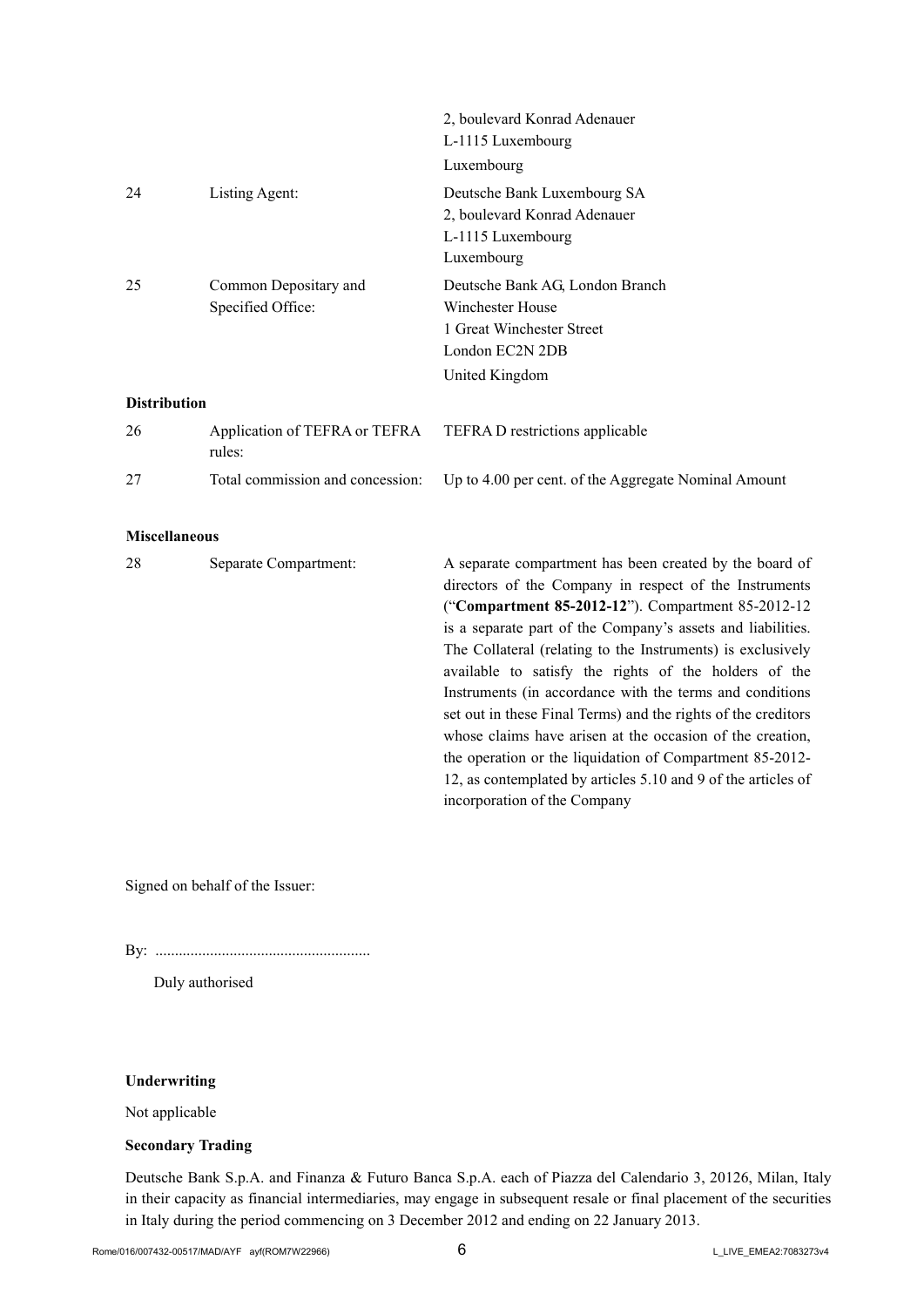## **PART B – OTHER INFORMATION**

| $\mathbf{1}$   |                | <b>Listing and Admission to Trading</b> |              |                                                                                                                                                                                                                                                                                                                                                                                                                                          |
|----------------|----------------|-----------------------------------------|--------------|------------------------------------------------------------------------------------------------------------------------------------------------------------------------------------------------------------------------------------------------------------------------------------------------------------------------------------------------------------------------------------------------------------------------------------------|
|                | (i)            | Listing:                                |              | Luxembourg and EuroTLX                                                                                                                                                                                                                                                                                                                                                                                                                   |
|                |                | Admission to trading:                   |              | Application is expected to be made for the Instruments to be<br>admitted to trading on the regulated market of the<br>Luxembourg Stock Exchange and the multilateral trading<br>facility EuroTLX (managed by EuroTLX SIM S.p.A.) with<br>effect from the Issue Date or thereabouts.                                                                                                                                                      |
| $\overline{2}$ | <b>Ratings</b> |                                         |              |                                                                                                                                                                                                                                                                                                                                                                                                                                          |
|                | Ratings        |                                         | Issue Date.  | The Instruments are expected to be rated on or about the<br>Issue Date by S&P. The rating of the Instruments on or about<br>the Issue Date will be published on the website of the<br>Luxembourg Stock Exchange (www.bourse.lu) and on the<br>website www.it.investmentprodukte.db.com on or about the<br>Issue Date. No assurance is given that the Instruments will<br>have a particular rating, or any rating at all, on or about the |
|                |                |                                         |              | Long-term ratings by S&P are divided into several<br>categories ranging from 'AAA', reflecting the strongest<br>creditworthiness, over categories 'AA', 'A', 'BBB', 'BB', 'B'<br>'CCC', 'CC', 'C' to category 'D', reflecting that an obligation<br>is in payment default:                                                                                                                                                               |
|                |                |                                         |              | 'AAA' Extremely strong capacity to meet financial<br>commitments. Highest rating.                                                                                                                                                                                                                                                                                                                                                        |
|                |                |                                         | 'AA'         | Very strong capacity to meet financial<br>commitments.                                                                                                                                                                                                                                                                                                                                                                                   |
|                |                |                                         | A            | Strong capacity to meet financial commitments, but<br>susceptible to adverse<br>somewhat<br>economic<br>conditions and changes in circumstances.                                                                                                                                                                                                                                                                                         |
|                |                |                                         | 'BBB'        | Adequate capacity to meet financial commitments,<br>but more subject to adverse economic conditions.                                                                                                                                                                                                                                                                                                                                     |
|                |                |                                         |              | 'BBB-' Considered lowest investment grade by market<br>participants.                                                                                                                                                                                                                                                                                                                                                                     |
|                |                |                                         | $B^+$        | Considered highest speculative grade by market<br>participants                                                                                                                                                                                                                                                                                                                                                                           |
|                |                |                                         | $B^{\prime}$ | Less vulnerable in the near-term but faces major<br>ongoing uncertainties to adverse business, financial<br>and economic conditions.                                                                                                                                                                                                                                                                                                     |
|                |                |                                         | $\Delta$     | More vulnerable to adverse business, financial and<br>economic conditions but currently has the capacity<br>to meet financial commitments.                                                                                                                                                                                                                                                                                               |
|                |                |                                         | 'CCC'        | Currently vulnerable and dependent on favorable<br>business, financial and economic conditions to meet<br>financial commitments.                                                                                                                                                                                                                                                                                                         |
|                |                |                                         | 'CC'         | Currently highly vulnerable.                                                                                                                                                                                                                                                                                                                                                                                                             |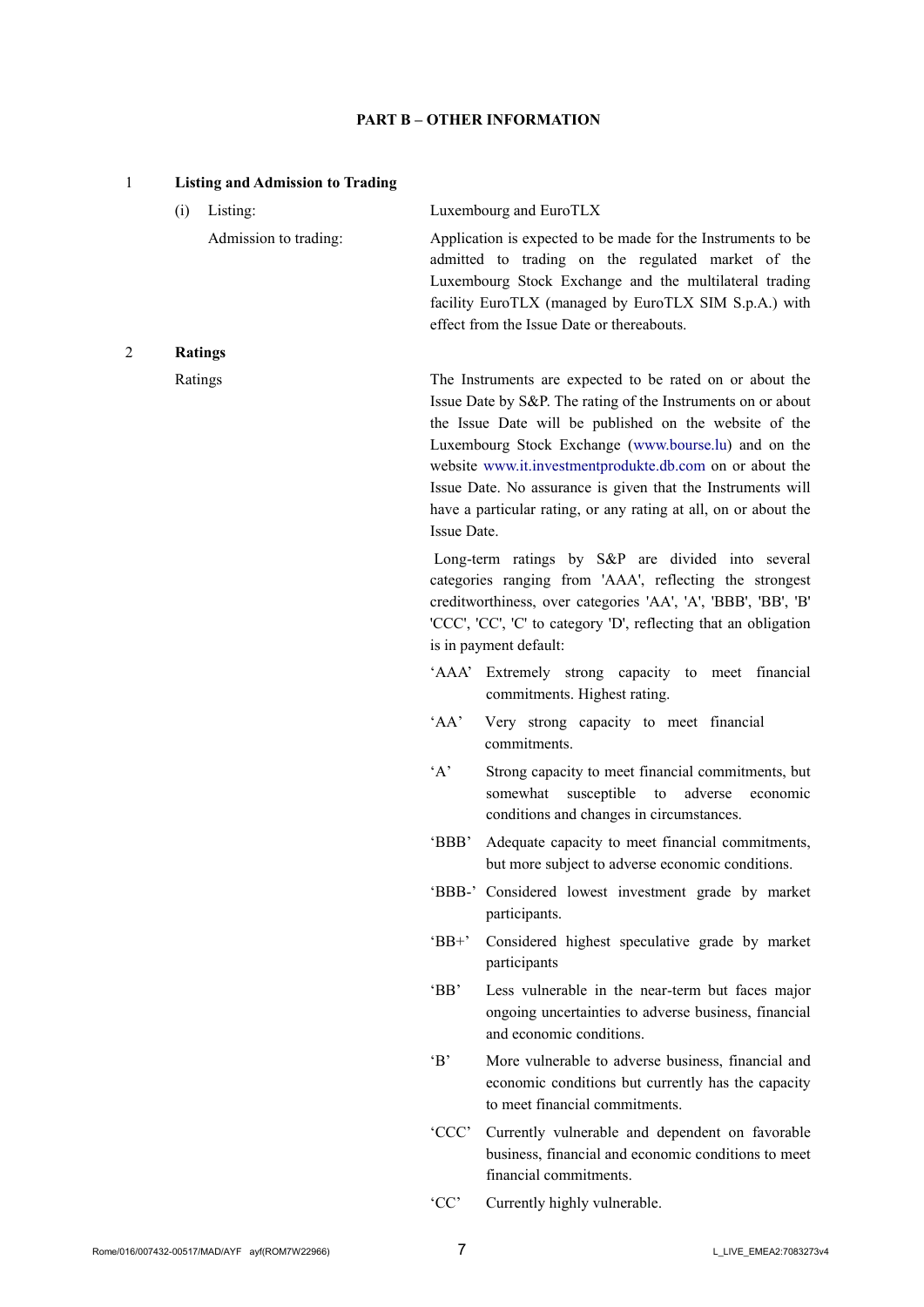- 'C' A bankruptcy petition has been filed or similar action taken, but payments of financial commitments are continued.
- 'D' Payments default on financial commitments.

The ratings from 'AA' to 'CCC' may be modified by the addition of a plus  $(1+1)$  or minus  $(1-1)$  sign to show relative standing within the major rating categories. S&P does not modify the rating of 'AAA' by a plus or a minus sign.

S&P is established in the European Union and registered under Regulation (EC) No 1060/2009.

### 3 **Notification**

The CSSF has provided Commissione Nazionale per le Società e la Borsa, the competent authority in the Republic of Italy with a certificate of approval attesting that the Base Prospectus has been drawn up in accordance with the Prospectus Directive.

#### 4 **Interests of Natural and Legal Persons involved in the Issue**

Save for any fees payable to the Arranger and the Distributors, so far as the Issuer is aware, no person involved in the issue of the Instruments has an interest material to the offer.

## 5 **Estimated Net Proceeds and Total Expenses**

| (i) Estimated net proceeds:    | Up to EUR 300,000,000                                 |
|--------------------------------|-------------------------------------------------------|
| (ii) Estimated total expenses: | The expenses related to the issue will be paid by the |
|                                | Arranger.                                             |

### 6 **Historic Interest Rates**

Not Applicable – the Instruments are not Floating Rate Instruments.

|  | <b>Operational Information</b> |
|--|--------------------------------|
|--|--------------------------------|

| (i) | <b>ISIN Code:</b>                                    | XS0856333413                                          |
|-----|------------------------------------------------------|-------------------------------------------------------|
|     | (ii) Common Code:                                    | 085633341                                             |
|     | (iii) Clearing Agent:                                | Euroclear Bank SA/N.V. and/or Clearstream, Luxembourg |
|     | (iv) Delivery:                                       | Delivery against payment                              |
| (v) | Names and addresses of<br>additional Paying Agent(s) | Not Applicable                                        |

#### 8 **Terms and Conditions of the Offer**

(if any):

(i) Total amount of the issue /offer: The Issuer will in its sole discretion determine the final amount of the Instruments to be issued (which will be dependent on the outcome of the offer), up to a limit of EUR 300,000,000. The precise Aggregate Nominal Amount of Instruments to be issued will be published on the website of the Luxembourg Stock Exchange ([www.bourse.lu\)](http://www.bourse.lu/) and on the website [www.it.investmentprodukte.db.com](http://www.it.investmentprodukte.db.com/) on or around the Issue Date. Notice of the precise Aggregate Nominal Amount of Instruments to be issued will also be given to the CSSF.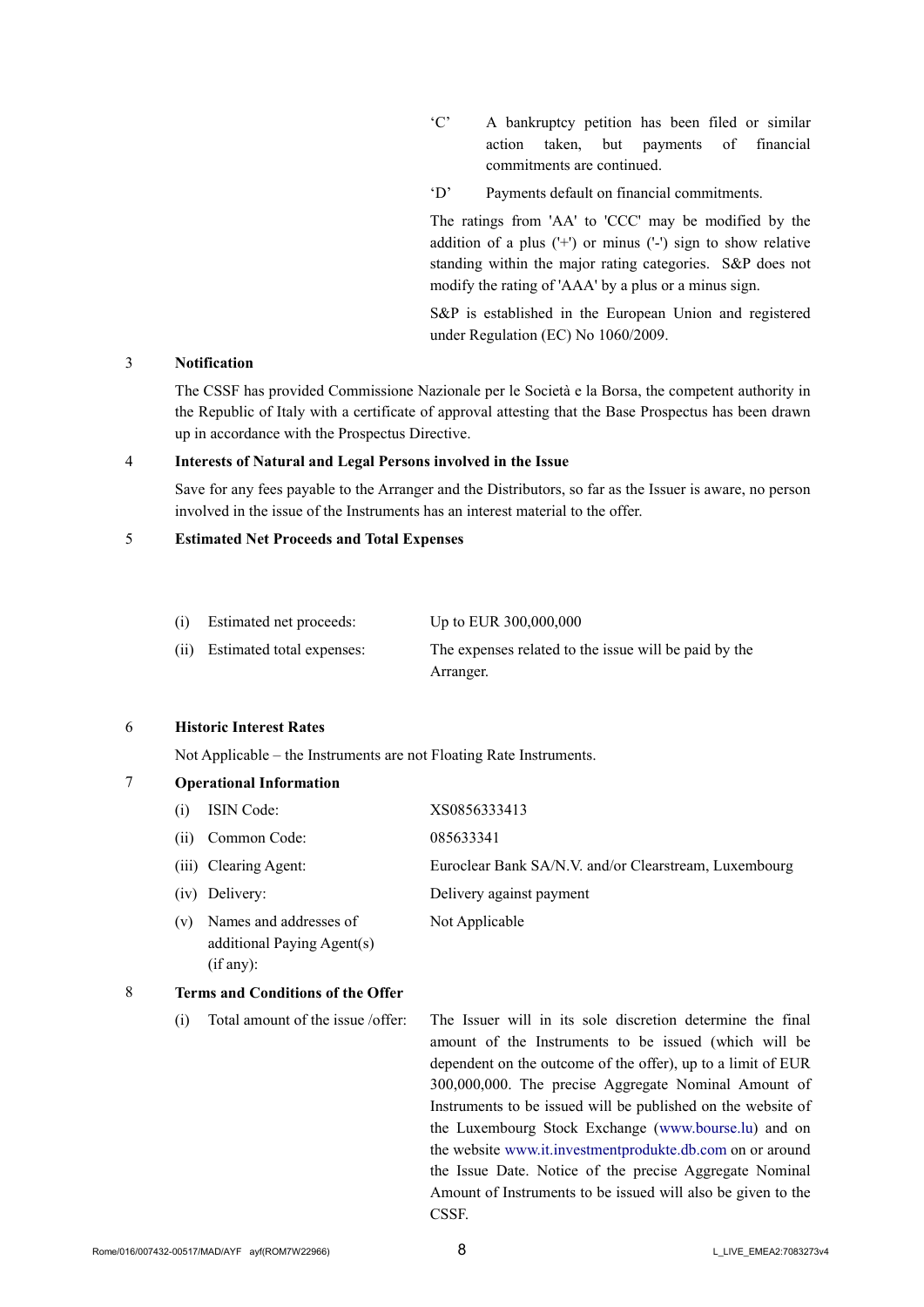| (ii) | Maximum subscription<br>amount/number of Instruments:    | The maximum allocation of Instruments will be subject only<br>to availability at the time of the application.                                                                                                                                                                                                                                                                                                                                                                                               |
|------|----------------------------------------------------------|-------------------------------------------------------------------------------------------------------------------------------------------------------------------------------------------------------------------------------------------------------------------------------------------------------------------------------------------------------------------------------------------------------------------------------------------------------------------------------------------------------------|
|      | (iii) Subscription/Offering Period:                      | The offer of the Instruments starts on 3 December 2012 and<br>ends on 22 January 2013 (the "Primary Market End<br>Date"). The Issuer reserves the right for any reason to reduce<br>the number of Instruments offered.                                                                                                                                                                                                                                                                                      |
|      | (iv) Cancellation of the issuance of<br>Instruments:     | The Issuer reserves the right for any reason to cancel the<br>issuance of Instruments.                                                                                                                                                                                                                                                                                                                                                                                                                      |
|      |                                                          | Notice of such cancellation of the issuance of the<br>Instruments will be made to investors by means of a notice<br>published on the website of the Luxembourg Stock<br>(www.bourse.lu),<br>the<br>website<br>Exchange<br>on<br>www.it.investmentprodukte.db.com and in accordance with<br>the relevant Distributor's usual procedures.                                                                                                                                                                     |
| (v)  | Early closing of the subscription<br>of the Instruments: | The Issuer reserves the right for any reason to close the<br>Subscription/Offering Period early. If the aggregate<br>subscription of the Instruments at any time on any business<br>day prior to the Primary Market End Date reaches EUR<br>300,000,000, the Issuer will close the subscription of the<br>Instruments at such time on such business day, without prior<br>notification.                                                                                                                     |
|      |                                                          | Notice of early closure will be made to investors by means<br>of a notice published on the website of the Luxembourg<br>Exchange (www.bourse.lu),<br>Stock<br>the<br>on<br>website<br>www.it.investmentprodukte.db.com and in accordance with<br>the relevant Distributor's usual procedures.                                                                                                                                                                                                               |
|      | (vi) Conditions to which the offer is<br>subject:        | Offers of the Instruments are conditional on their issue. The<br>Issuer will in its sole discretion determine the final amount<br>of Instruments issued up to a limit of EUR 300,000,000.<br>The final amount that is issued on the Issue Date will be<br>listed on the Official List of the Luxembourg Stock<br>Exchange. Instruments will be allotted subject to availability<br>in the order of receipt of investors' applications. The final<br>Aggregate Nominal Amount of the Instruments issued will |

(vii) Description of the application process:

The offer will be open during the Subscription/Offering Period. Applications for the Instruments can be made in the Republic of Italy at participating branches of Deutsche Bank S.p.A. of Piazza del Calendario 3, 20126, Milan, Italy and Finanza & Futuro Banca S.p.A. of Piazza del Calendario 1, 20126, Milan, Italy (each a **Distributor** and together with any other entities appointed as a distributor in respect of the Instruments during the Subscription/Offering Period, the **Distributors**). Applications will be in accordance with the relevant Distributor's usual procedures, notified to investors by the relevant Distributor. Amendments to the terms of the offer during the Subscription/Offering Period will be notified

be determined by the Issuer in light of prevailing market conditions, and in its sole and absolute discretion depending on the number of Instruments which have been agreed to be

purchased as of the Primary Market End Date.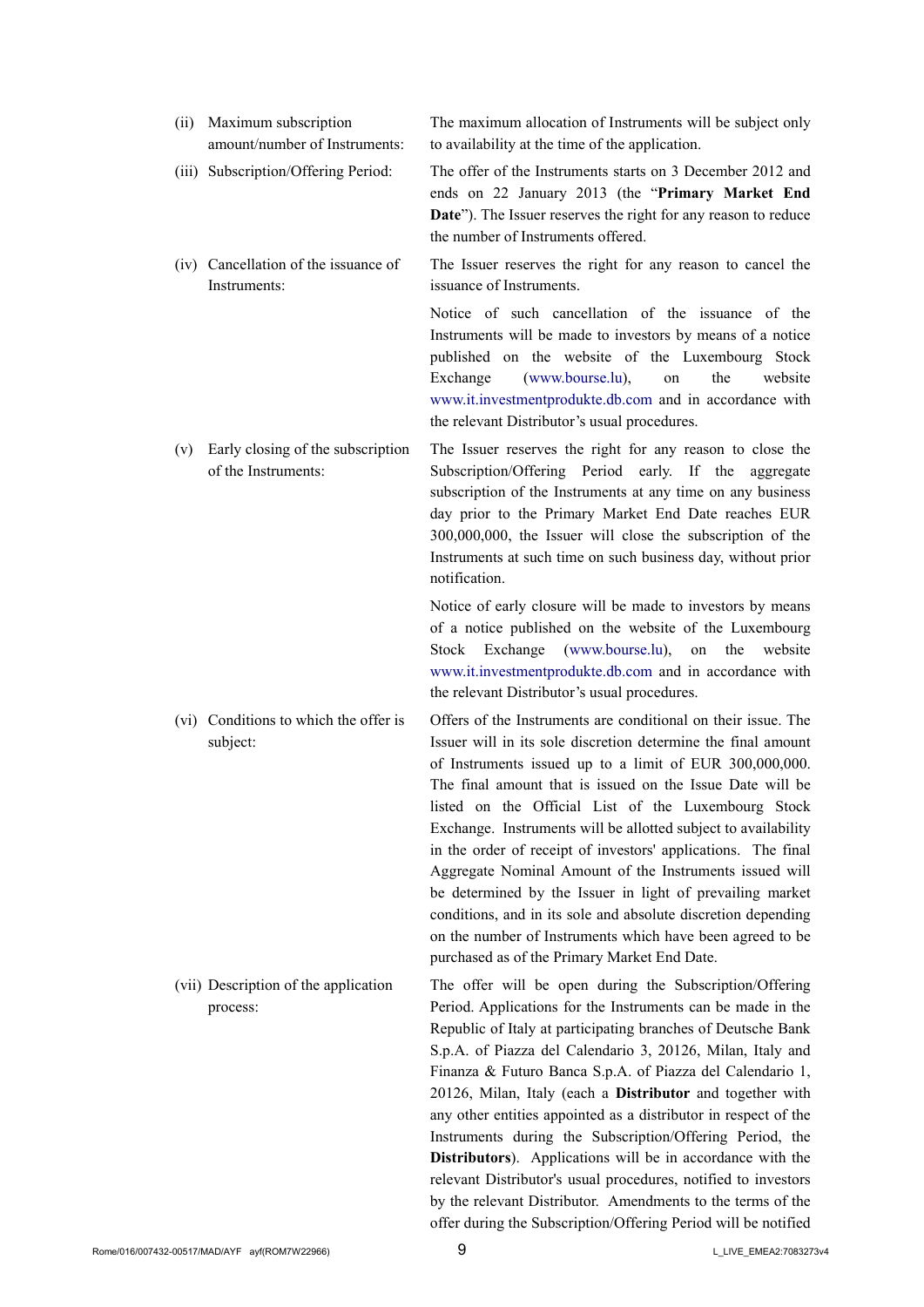to investors by means of a notice published on the website of the Luxembourg Stock Exchange ([www.bourse.lu\)](http://www.bourse.lu/), on the website [www.it.investmentprodukte.db.com](http://www.it.investmentprodukte.db.com/) and in accordance with the relevant Distributor's usual procedures or, if required, by means of a supplement duly approved and published in accordance with applicable laws and regulations. Prospective investors will not be required to enter into any contractual arrangements directly with the Issuer relating to the subscription for the Instruments.

- Not Applicable
- (viii)Details of the possibility to reduce subscriptions and manner for refunding excess amount paid by applicants:
- (ix) Details of the method and time limits for paying up and delivering the Instruments:
- (x) Manner in and date on which results of the offer are to be made public:

(xi) Non-exempt Offer/ Public Offer Jurisdictions:

- (xii) Process for notification to applicants of the amount allotted and indication whether dealing may begin before notification is made:
- (xiii)Amount of any expenses and taxes specifically charged to the subscriber or purchaser:
- (xiv) Any countries in which the offer is simultaneously made and if a tranche has been reserved for certain of these and name(s) and

Investors will be notified by the relevant Distributor of their allocations of Instruments and the settlement arrangements. The Instruments will be issued on the Issue Date against payment to the Issuer through the Distributors of the net subscription price.

The Issuer will in its sole discretion determine the final amount of the Instruments to be issued (which will be dependent on the outcome of the offer), up to a limit of EUR 300,000,000. The precise Aggregate Nominal Amount of Instruments to be issued are expected to be published on the website of the Luxembourg Stock Exchange [\(www.bourse.lu\)](http://www.bourse.lu/) and on the website [www.it.investmentprodukte.db.com](http://www.it.investmentprodukte.db.com/) and will be filed with the CSSF in accordance with Article 10 of the Prospectus Act 2005 in each case on or around the Issue Date. Notice of the precise Aggregate Nominal Amount of Instruments to be issued will also be given to the CSSF.

Offers may be made in the Republic of Italy (the "**Public Offer Jurisdiction**") by the Distributors during the Subscription/Offering Period. In other EEA countries and in all jurisdictions (including the Public Offer Jurisdiction outside of the Offering Period), offers will only be made by the Distributors or the Arranger pursuant to an exemption from the obligation under the Prospectus Directive, as implemented in such countries, to publish a prospectus.

Each investor will be notified by the relevant Distributor of its allocation of Instruments after the end of the Offer Period and before the Issue Date. No dealings in the Instruments may take place prior to the Issue Date.

Not Applicable

The offer is being made in the Public Offer Jurisdiction. The address of Deutsche Bank S.p.A. and of Finanza & Futuro Banca S.p.A. as Distributors is Piazza del Calendario 1, 20126, Milan, Italy.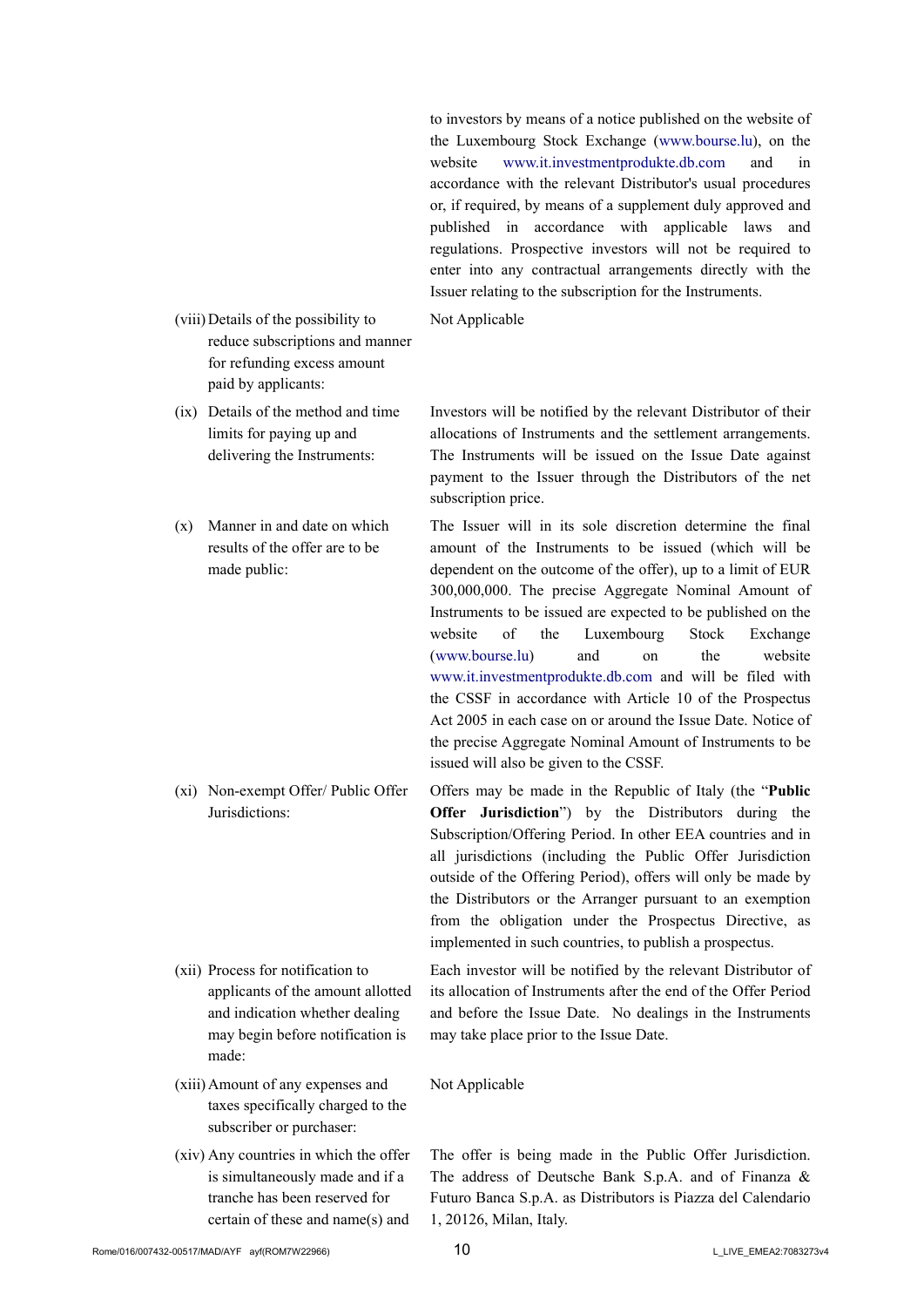address(es), to the extent known to the Issuer, of the Purchasers/distributors in the various countries where the offer takes place: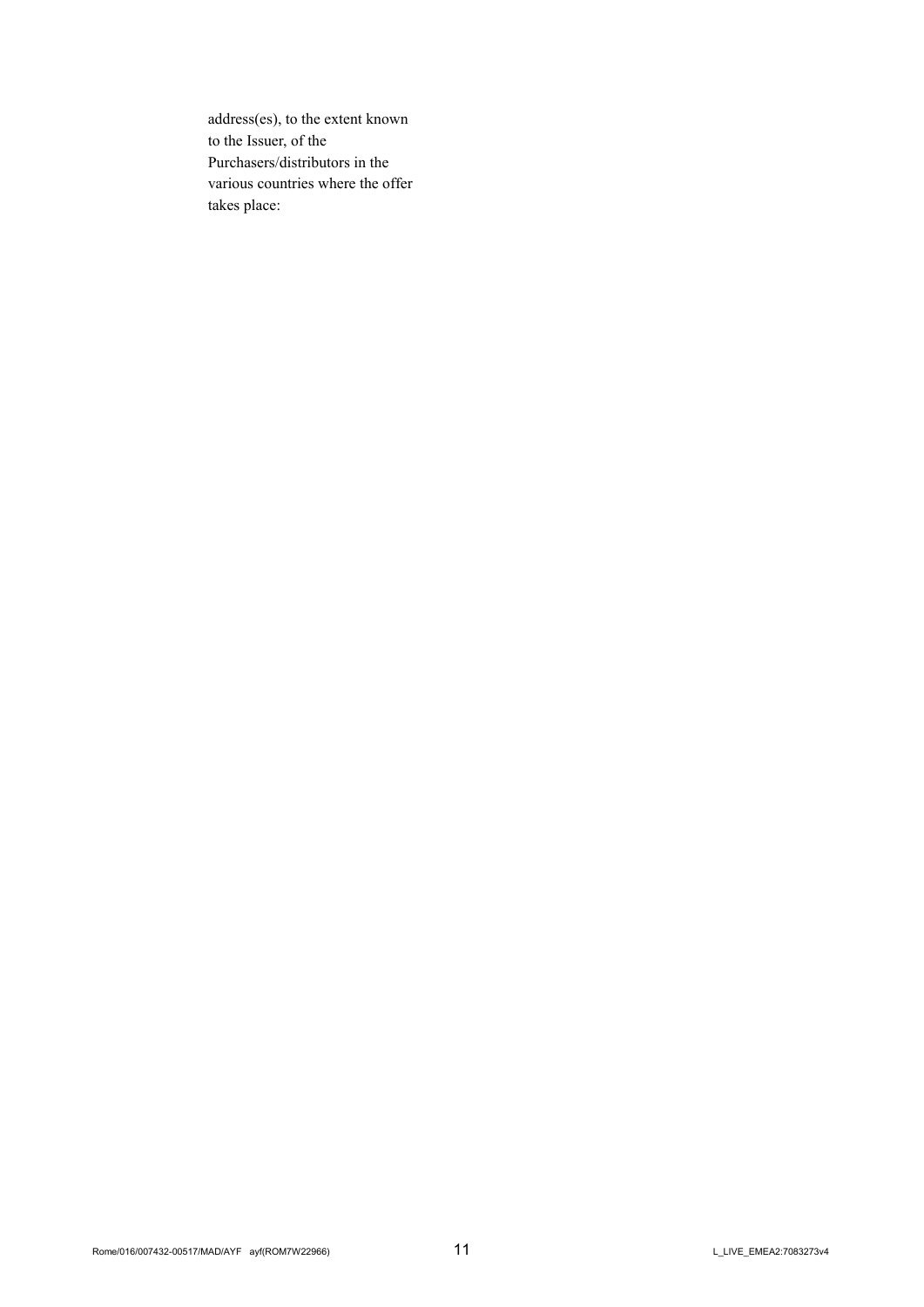### **ANNEX –ISSUE SPECIFIC SUMMARY**

*Summaries are made up of disclosure requirements known as "Elements". These elements are numbered in Sections A – E (A.1 – E.7).*

*This summary contains all the Elements required to be included in a summary for this type of securities and Issuer. Because some Elements are not required to be addressed, there may be gaps in the numbering sequence of the Elements.*

*Even though an Element may be required to be inserted in the summary due to the type of securities and Issuer, it is possible that no relevant information can be given regarding the Element. In this case a short description of the Element is included in the summary with the mention of "not applicable".*

| <b>Element</b> | Description of | Disclosure requirement                                                                                                                                                                                                                                                                                                                                                                                                                                |
|----------------|----------------|-------------------------------------------------------------------------------------------------------------------------------------------------------------------------------------------------------------------------------------------------------------------------------------------------------------------------------------------------------------------------------------------------------------------------------------------------------|
|                | <b>Element</b> |                                                                                                                                                                                                                                                                                                                                                                                                                                                       |
| A.1            | Warnings       | This summary should be read as an introduction to the Base Prospectus.                                                                                                                                                                                                                                                                                                                                                                                |
|                |                | Any decision to invest in the Instruments should be based on consideration of the Base<br>Prospectus as a whole by the investor.                                                                                                                                                                                                                                                                                                                      |
|                |                | Where a claim relating to the information contained in the Base Prospectus is brought<br>before a court, the plaintiff investor might, under the national legislation of the Member<br>States, have to bear the costs of translating the Base Prospectus before the legal<br>proceedings are initiated.                                                                                                                                               |
|                |                | Civil liability attaches only to those persons who have tabled this summary including any<br>translation thereof, but only if this summary is misleading, inaccurate or inconsistent<br>when read together with the other parts of the Base Prospectus or it does not provide,<br>when read together with the other parts of the Base Prospectus, key information in order<br>to aid investors when considering whether to invest in the Instruments. |
| A.2            | Consent        | The Company consents to the use of the Base Prospectus in Germany, Italy, Spain,<br>Portugal, Belgium and Austria and accepts responsibility for the content of the Base<br>Prospectus also with respect to the subsequent resale or final placement of securities by<br>any financial intermediary which was given consent to use the Base Prospectus. This<br>consent is valid for 12 months from the date of publication of the Base Prospectus.   |
|                |                | Investors should be aware that information on the terms and conditions of the offer<br>by any financial intermediary shall be provided at the time of the offer by the<br>financial intermediary.                                                                                                                                                                                                                                                     |

# **Section A – Introduction and warnings**

## **Section B – Issuer**

| Element | <b>Description</b><br>of Element                    | Disclosure requirement                                                                      |
|---------|-----------------------------------------------------|---------------------------------------------------------------------------------------------|
| B.1     | Legal<br>and<br>Commercial<br>Name of the<br>Issuer | Palladium Securities 1 S.A (the "Company") acting in respect of a specified<br>compartment. |
| B.2     | Domicile                                            | The Company is domiciled in Luxembourg and is a public limited liability company            |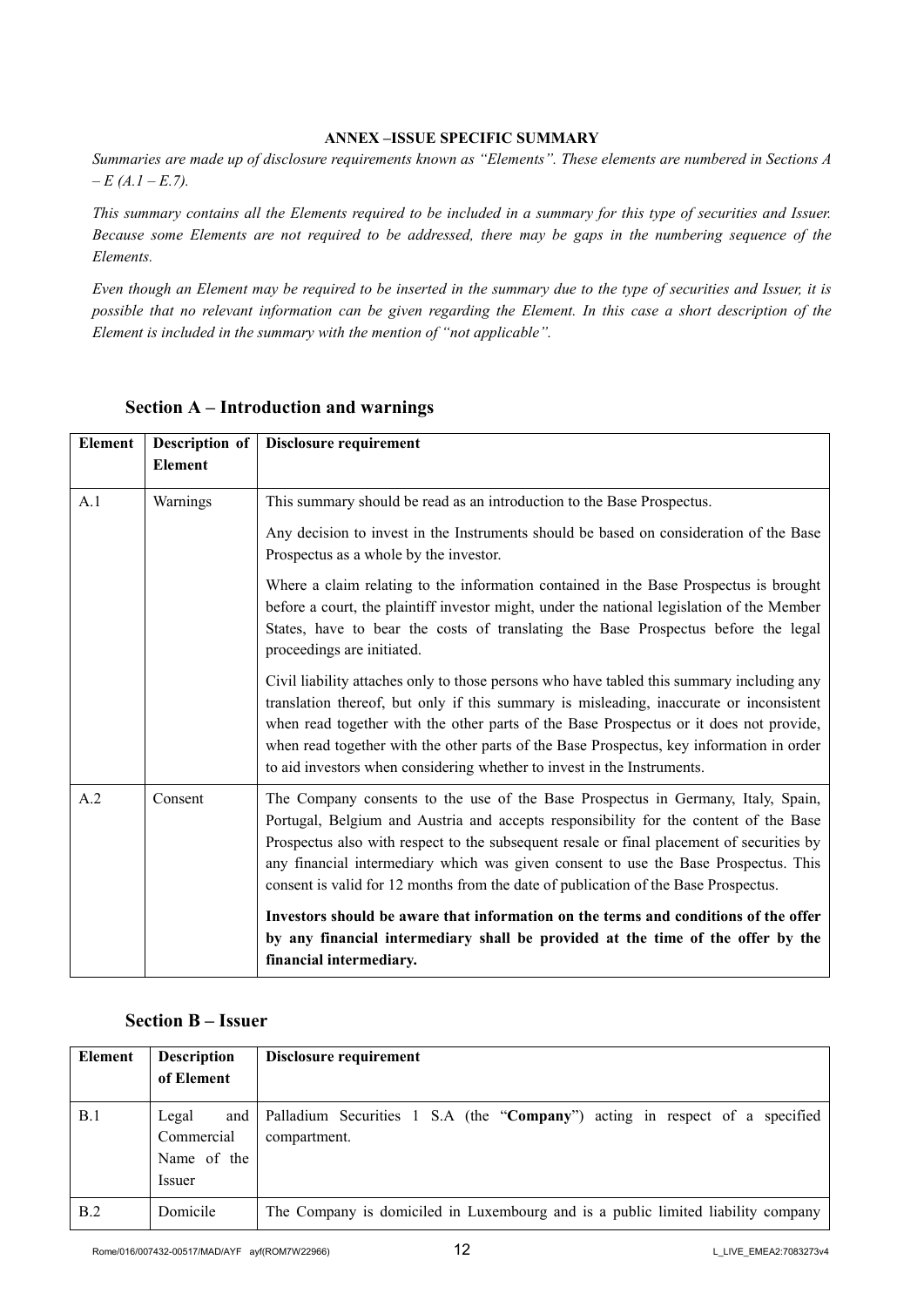|             | /Legal<br>Form<br>/Legislation<br>/Country<br>of<br>Incorporation  | (société anonyme) incorporated under the laws of the Grand Duchy of Luxembourg . It<br>was incorporated in Luxembourg on 8 September 2004.                                                                                                                                                                                                                                                                                                                                                                                                                                                                                                                                                                                                                                                                                                                                                                                                                                                                                                                                                                                                                                                                                                                                                                                                  |
|-------------|--------------------------------------------------------------------|---------------------------------------------------------------------------------------------------------------------------------------------------------------------------------------------------------------------------------------------------------------------------------------------------------------------------------------------------------------------------------------------------------------------------------------------------------------------------------------------------------------------------------------------------------------------------------------------------------------------------------------------------------------------------------------------------------------------------------------------------------------------------------------------------------------------------------------------------------------------------------------------------------------------------------------------------------------------------------------------------------------------------------------------------------------------------------------------------------------------------------------------------------------------------------------------------------------------------------------------------------------------------------------------------------------------------------------------|
| <b>B.16</b> | Control<br>of<br>Issuer                                            | The Company has 181,818 ordinary shares, all of which are fully paid and are held by<br>two companies, The Freesia Charitable Trust and Anson Fund Managers Limited, on<br>trust for charitable purposes. Such holders have no beneficial interest in and derive no<br>benefit (other than any expenses for acting as share trustee) from their holding of the<br>issued shares. They will apply any income derived by them from the Company solely for<br>charitable purposes.                                                                                                                                                                                                                                                                                                                                                                                                                                                                                                                                                                                                                                                                                                                                                                                                                                                             |
| <b>B.17</b> | Credit ratings                                                     | The Instruments are expected to be rated on or about the Issue Date by S&P. The rating<br>of the Instruments on or about the Issue Date will be published on the website of the<br>Stock<br>Exchange<br>(www.bourse.lu)<br>and<br>the<br>Luxembourg<br>website<br>on<br>www.it.investmentprodukte.db.com on or about the Issue Date. No assurance is given<br>that the Instruments will have a particular rating, or any rating at all, on or about the<br>Issue Date.<br>S&P is established in the European Union and registered under Regulation (EC) No                                                                                                                                                                                                                                                                                                                                                                                                                                                                                                                                                                                                                                                                                                                                                                                  |
| <b>B.20</b> | Special<br>Purpose                                                 | 1060/2009 on credit rating agencies.<br>The Company is a special purpose vehicle for the purpose of issuing asset backed<br>securities.                                                                                                                                                                                                                                                                                                                                                                                                                                                                                                                                                                                                                                                                                                                                                                                                                                                                                                                                                                                                                                                                                                                                                                                                     |
|             | Vehicle                                                            |                                                                                                                                                                                                                                                                                                                                                                                                                                                                                                                                                                                                                                                                                                                                                                                                                                                                                                                                                                                                                                                                                                                                                                                                                                                                                                                                             |
| <b>B.21</b> | Principal<br>activities and<br>global<br>overview<br>of<br>parties | The Company's principal activities are to enter into, perform and serve as a vehicle<br>issuing asset backed securities for any securitisation transactions as permitted under the<br>Securitisation Act 2004.<br>Deutsche Trustee Company Limited of Winchester House, 1 Great Winchester Street,<br>London EC2N 2DB, United Kingdom, will act as trustee in respect of the Series of<br>Instruments (the "Trustee"). Deutsche Bank AG, acting through its London Branch,<br>located at Winchester House, 1 Great Winchester Street, London EC2N 2DB, United<br>Kingdom, will act as Arranger, Principal Agent and Paying Agent in respect of the Series<br>of Instruments. Deutsche Bank Luxembourg S.A. will act as Custodian, Listing Agent,<br>Servicer and Luxembourg Paying Agent in respect of the Series of Instruments. Deutsche<br>Trustee Company Limited, Deutsche Bank AG, acting through its London Branch and<br>Deutsche Bank Luxembourg S.A. are each members of the Deutsche Bank Group.<br>Deutsche Bank AG, acting through its London Branch will act as Hedging Counterparty,<br>Calculation Agent, Selling Agent and Purchaser.<br>Deutsche Bank Aktiengesellschaft ("Deutsche Bank AG") is a banking institution and a<br>stock corporation incorporated under the laws of Germany and has its registered office in |
|             |                                                                    | Frankfurt am Main, Germany. It maintains its head office at Taunusanlage 12, 60325<br>Frankfurt am Main and branch offices in Germany and abroad including in London, New<br>York, Sydney, Tokyo and an Asia-Pacific Head Office in Singapore which serve as hubs<br>for its operations in the respective regions.<br>Deutsche Bank AG is the parent company of a group consisting of banks, capital market<br>companies, fund management companies, a property finance company, instalment<br>financing companies, research and consultancy companies and other domestic and<br>foreign companies (the "Deutsche Bank Group").                                                                                                                                                                                                                                                                                                                                                                                                                                                                                                                                                                                                                                                                                                             |
| <b>B.22</b> | Operations                                                         | Not applicable. The Company has commenced operations and financial statements are<br>available.                                                                                                                                                                                                                                                                                                                                                                                                                                                                                                                                                                                                                                                                                                                                                                                                                                                                                                                                                                                                                                                                                                                                                                                                                                             |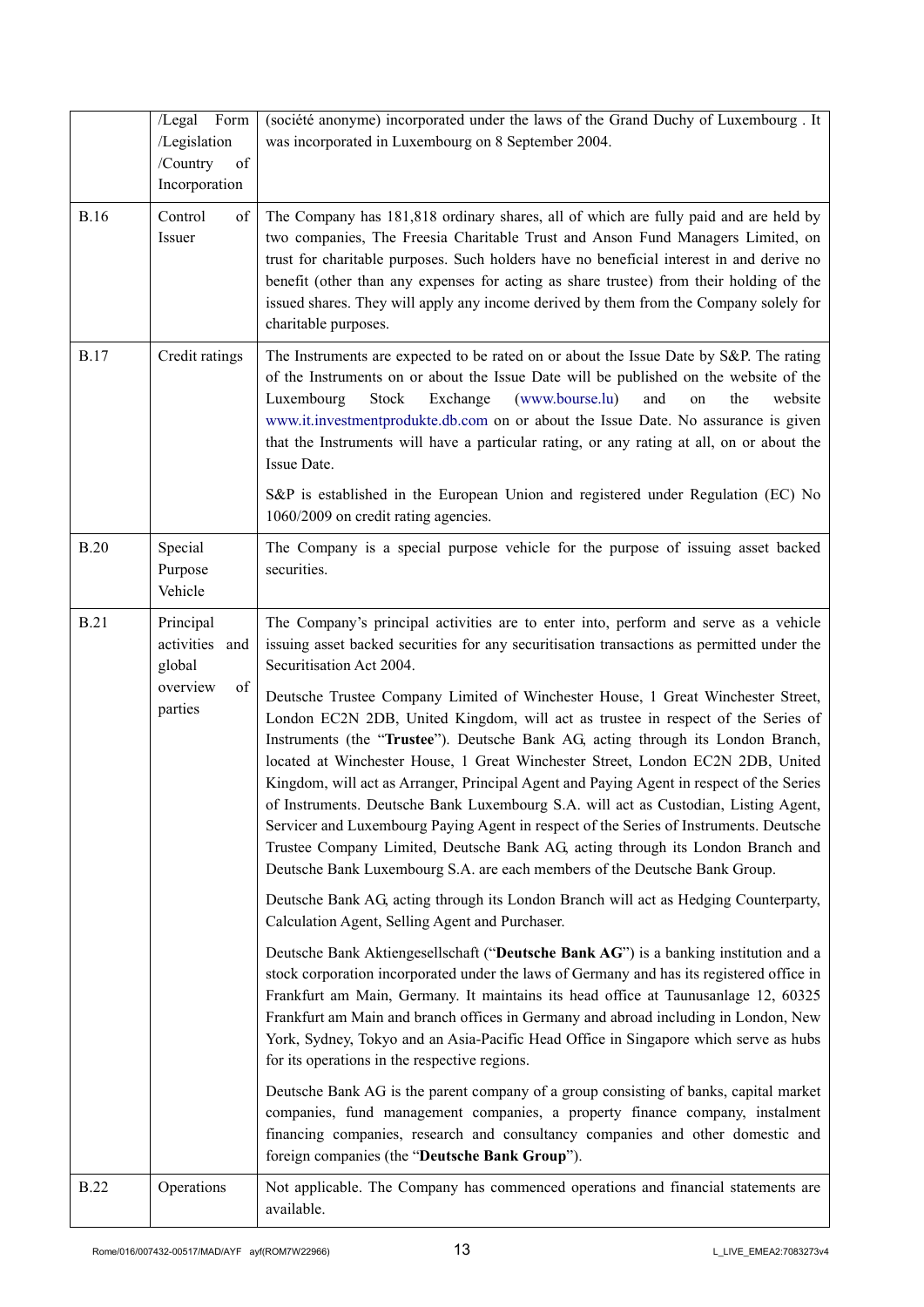| <b>B.23</b> | Key financial<br>information                                   | The summary information below is extracted from the Issuer's audited accounts as at 31<br>January 2011 and 31 January 2012:                                                                                                                                                                                                                                                                                                                                                                                                                                                                              |
|-------------|----------------------------------------------------------------|----------------------------------------------------------------------------------------------------------------------------------------------------------------------------------------------------------------------------------------------------------------------------------------------------------------------------------------------------------------------------------------------------------------------------------------------------------------------------------------------------------------------------------------------------------------------------------------------------------|
|             |                                                                | <b>Total Assets:</b><br>31 January 2011 - EUR 1,909,201,028<br>31 January 2012 - EUR 1,941,190,137                                                                                                                                                                                                                                                                                                                                                                                                                                                                                                       |
|             |                                                                | Total Liabilities: 31 January 2011 - EUR 1,909,201,028<br>31 January 2012 - EUR 1,941,190,137                                                                                                                                                                                                                                                                                                                                                                                                                                                                                                            |
|             |                                                                | Total Charges:<br>31 January 2011 - EUR 92,022,526<br>31 January 2012 - EUR 87,852,726                                                                                                                                                                                                                                                                                                                                                                                                                                                                                                                   |
|             |                                                                | Total income:<br>31 January 2011 - EUR 92,022,526<br>31 January 2012 - EUR 87,852,726                                                                                                                                                                                                                                                                                                                                                                                                                                                                                                                    |
| <b>B.24</b> | Material<br>adverse<br>change                                  | Not applicable. There has been no material adverse change in the financial position or<br>prospects of the Company since the date of the latest audited accounts dated 31 January<br>2012.                                                                                                                                                                                                                                                                                                                                                                                                               |
| <b>B.25</b> | Description of<br>underlying<br>assets                         | The Company acting in respect of one of its compartments (the "Issuer") will use the<br>proceeds from the issue of the Series of Instruments to purchase the Collateral which will<br>form part of the Series Assets. The Series Assets for the Compartment will include the<br>proceeds of the issue of the Series of Instruments, the Collateral, the hedging agreement<br>(the "Hedging Agreement") between the Issuer and the hedging counterparty<br>("Hedging Counterparty") in respect of the Series of Instruments and any proceeds<br>from any relevant Hedging Agreement. See item B.28 below. |
|             |                                                                | The Series Assets have characteristics whereby, taken together, they demonstrate a<br>capacity to produce funds to service the Issuer's obligations to make payments due and<br>payable under the Instruments.                                                                                                                                                                                                                                                                                                                                                                                           |
|             |                                                                | The Collateral for the Series of Instruments will consist of notes issued by Intesa<br>Sanpaolo as the Collateral Obligor.<br>The Collateral Obligor has securities traded on a regulated or equivalent market.                                                                                                                                                                                                                                                                                                                                                                                          |
|             |                                                                | Collateral Obligor: European bank, which issued senior unsecured notes on 9 November<br>2012 due on 9 November 2017 with ISIN: XS0852993285 which will form all of the<br>Collateral. The level of collateralisation of such securities is 0.870/1.                                                                                                                                                                                                                                                                                                                                                      |
|             |                                                                | The Collateral will not consist of real property, therefore no valuation report relating to<br>real property is included in the Base Prospectus, nor any description of the valuation of<br>such real property.                                                                                                                                                                                                                                                                                                                                                                                          |
| <b>B.26</b> | Actively<br>managed pool<br>of assets                          | Not applicable. The Series Assets of the Series of Instruments will not consist, in whole<br>or in part, of an actively managed pool of assets.                                                                                                                                                                                                                                                                                                                                                                                                                                                          |
| <b>B.27</b> | Further<br>issuances<br>backed<br>by<br>same pool of<br>assets | The Issuer may from time to time issue further Instruments of the Series on the same<br>terms as the existing Instruments and on terms that such further Instruments shall be<br>consolidated and form a single series with the existing Instruments of the Series;<br>provided that, unless otherwise approved by Extraordinary Resolution of holders of<br>Instruments (the "Instrumentholders") of the Series, the Issuer shall provide additional<br>assets to form part of the Series Assets for such further Instruments and existing<br>Instruments.                                              |
| <b>B.28</b> | Structure<br>of<br>the<br>transaction                          | The Instruments of the Series issued under the Programme are constituted by the Series<br>Instrument (as amended, supplemented and/or restated from time to time, the "Series<br>Instrument") dated the Issue Date between, inter alios, the Issuer, the Principal Agent, the                                                                                                                                                                                                                                                                                                                            |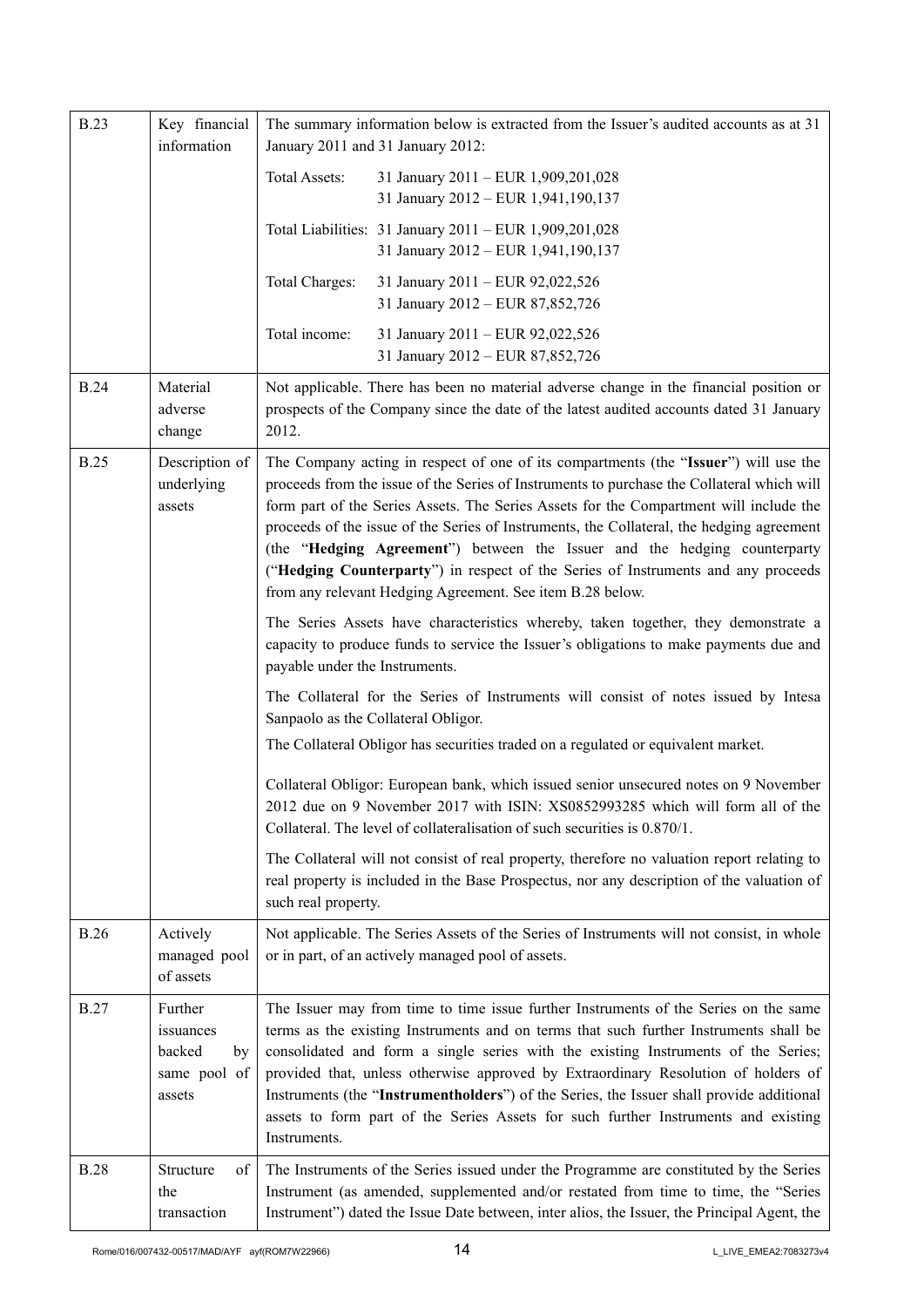|             |                                                                                        | Trustee, the Custodian, the Servicer and the Hedging Counterparty.                                                                                                                                                                                                                                                                                                                                                                                                                                                                                                                                                                                                                                                                                                                                                                                                                                                                                                                                             |
|-------------|----------------------------------------------------------------------------------------|----------------------------------------------------------------------------------------------------------------------------------------------------------------------------------------------------------------------------------------------------------------------------------------------------------------------------------------------------------------------------------------------------------------------------------------------------------------------------------------------------------------------------------------------------------------------------------------------------------------------------------------------------------------------------------------------------------------------------------------------------------------------------------------------------------------------------------------------------------------------------------------------------------------------------------------------------------------------------------------------------------------|
|             |                                                                                        | The Issuer may offer Instruments in the Series to retail clients, professional clients or<br>other eligible counterparties.                                                                                                                                                                                                                                                                                                                                                                                                                                                                                                                                                                                                                                                                                                                                                                                                                                                                                    |
|             |                                                                                        | The Issuer will use the proceeds from the issue of the Instruments to purchase the<br>Collateral and to enter into the Hedging Agreement, which will, along with the Issuer's<br>rights under any Hedging Agreement and any proceeds from any relevant Hedging<br>Agreement, form part of the Series Assets. The Series Assets are exclusively allocated to<br>the Compartment established by the board of directors of the Issuer in respect of the<br>Instruments, will be kept separate from the other assets of the Issuer and the Company<br>and will be secured in favour of the Trustee on behalf of the Instrumentholders.                                                                                                                                                                                                                                                                                                                                                                             |
|             |                                                                                        | Collateral                                                                                                                                                                                                                                                                                                                                                                                                                                                                                                                                                                                                                                                                                                                                                                                                                                                                                                                                                                                                     |
|             |                                                                                        | The Issuer will procure that any Collateral constituting "liquid assets and securities" for<br>the purposes of Article 22 of the Securitisation Act 2004 is delivered to the Custodian on<br>the Issue Date. The Custodian will then hold such Collateral on behalf of the Issuer<br>subject to the security created in favour of the Trustee, the conditions set out in the<br>Securitisation Act 2004 and to the terms of the Series Instrument. The Servicer shall<br>collect payments made in respect of the Series Assets which it holds in its capacity as<br>Custodian (either directly or via a sub-custodian). For these purposes, references to<br>"collect" or the "collection" of payments shall be construed as meaning the receipt of<br>payments due with respect to such assets held and shall not extend to ensuring<br>performance of such assets whether by management of the recovery of unpaid debts or<br>otherwise. The role of Servicer is restricted to this single duty accordingly. |
|             |                                                                                        | <b>Security</b>                                                                                                                                                                                                                                                                                                                                                                                                                                                                                                                                                                                                                                                                                                                                                                                                                                                                                                                                                                                                |
|             |                                                                                        | Instruments shall be secured by a security interest over the Series Assets in favour of the<br>Trustee for the benefit of the Instrumentholders and the Issuer's rights against the<br>Agents, the Servicer and the Custodian in respect of the Instruments.                                                                                                                                                                                                                                                                                                                                                                                                                                                                                                                                                                                                                                                                                                                                                   |
|             |                                                                                        | <b>Hedging Agreement</b>                                                                                                                                                                                                                                                                                                                                                                                                                                                                                                                                                                                                                                                                                                                                                                                                                                                                                                                                                                                       |
|             |                                                                                        | The Issuer will enter into a Hedging Agreement with the Hedging Counterparty,<br>pursuant to which the Issuer will be entitled to receive certain agreed payment amounts.                                                                                                                                                                                                                                                                                                                                                                                                                                                                                                                                                                                                                                                                                                                                                                                                                                      |
|             |                                                                                        | The Issuer will not be obliged to collateralise its obligation under the Hedging<br>Agreement.                                                                                                                                                                                                                                                                                                                                                                                                                                                                                                                                                                                                                                                                                                                                                                                                                                                                                                                 |
| <b>B.29</b> | Description of<br>cashflows and<br>information<br>the<br>on<br>Hedging<br>Counterparty | The Issuer for each Series of Instruments<br>may finance<br>any payments to<br>Instrumentholders as set out in the below diagram:<br>Collateral<br>held<br>with Custodian<br>Income received on<br>Hedging<br>Collateral<br>Issuer<br>Counterparty<br>Amounts payable on the<br><b>Maturity Date</b><br>Amounts payable on the<br>Maturity Date<br>Instrument-holder<br>This means that any income received by the Issuer from any Collateral will be<br>exchanged with the Hedging Counterparty for an income stream that matches, in relation                                                                                                                                                                                                                                                                                                                                                                                                                                                                |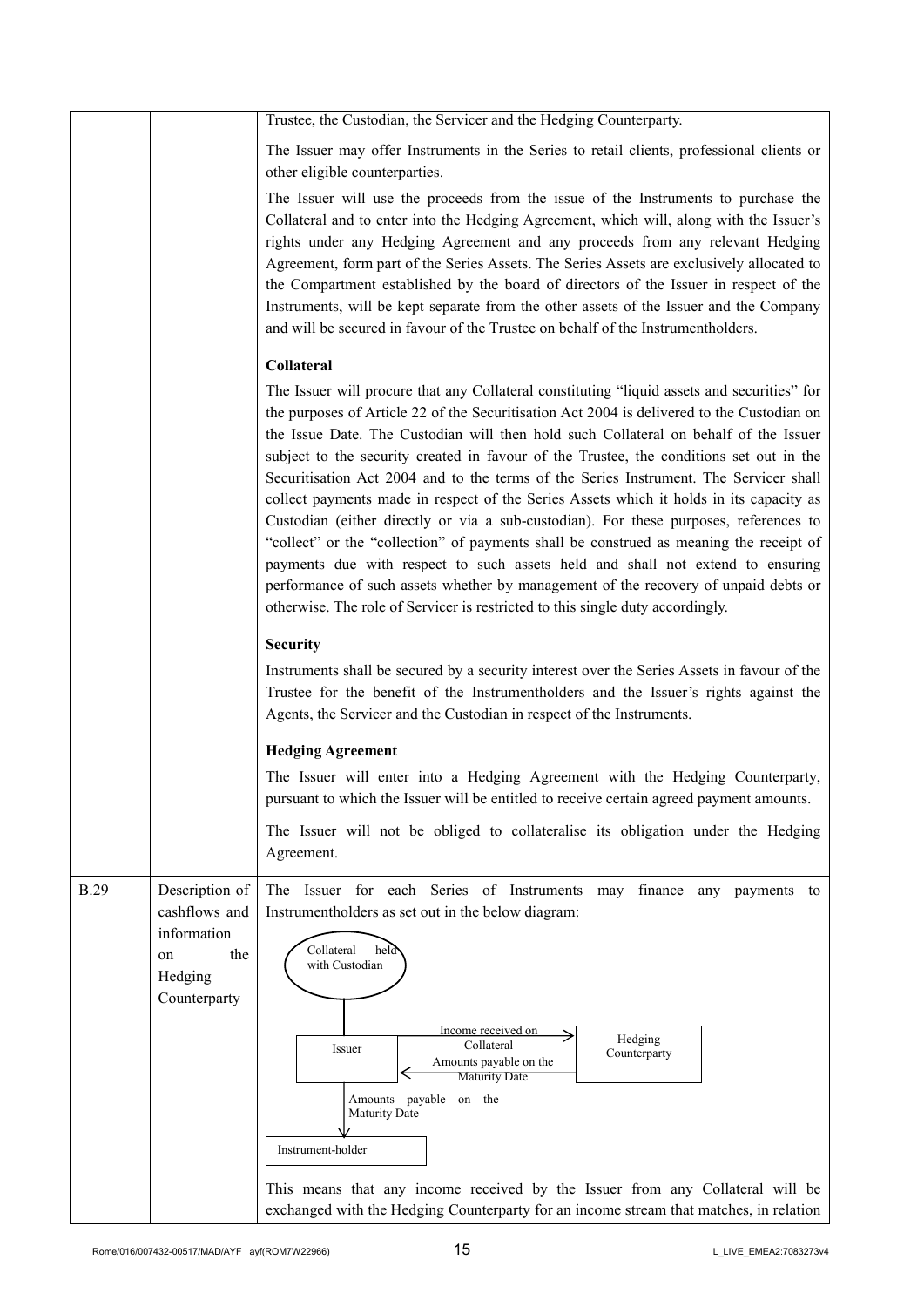|             |                       | to rate and/or currency, the amounts to be paid under the Instruments.                                                                                                                                                                                                                                                                                                                                                                     |
|-------------|-----------------------|--------------------------------------------------------------------------------------------------------------------------------------------------------------------------------------------------------------------------------------------------------------------------------------------------------------------------------------------------------------------------------------------------------------------------------------------|
| <b>B.30</b> | securitised<br>assets | Originators of Deutsche Bank AG, London Branch. It is an authorised person for the purposes of section<br>19 of the Financial Services and Markets Act 2000. In the United Kingdom, it conducts<br>wholesale banking business and through its Private Wealth Management division it<br>provides holistic wealth management advice and integrated financial solutions for<br>wealthy individuals, their families and selected institutions. |

# **Section C – Securities**

| <b>Element</b> | Description                                               | <b>Disclosure requirement</b>                                                                                                                                                                                                                                                                                                                                                                                                                                                                                                                                                                                                                                                                                                                                                                                                                              |
|----------------|-----------------------------------------------------------|------------------------------------------------------------------------------------------------------------------------------------------------------------------------------------------------------------------------------------------------------------------------------------------------------------------------------------------------------------------------------------------------------------------------------------------------------------------------------------------------------------------------------------------------------------------------------------------------------------------------------------------------------------------------------------------------------------------------------------------------------------------------------------------------------------------------------------------------------------|
|                | of Element                                                |                                                                                                                                                                                                                                                                                                                                                                                                                                                                                                                                                                                                                                                                                                                                                                                                                                                            |
| C.1            | Type<br>and<br>class<br>of<br>securities<br>being offered | The Instruments are senior, secured debt obligations of the Issuer with ISIN<br>XS0856333413.                                                                                                                                                                                                                                                                                                                                                                                                                                                                                                                                                                                                                                                                                                                                                              |
| C.2            | Currency                                                  | Subject to compliance with all relevant laws, regulations and directives, the Instruments<br>are issued in euro.                                                                                                                                                                                                                                                                                                                                                                                                                                                                                                                                                                                                                                                                                                                                           |
| C.5            | Restrictions<br>free<br>on<br>transferability             | There are restrictions on sales of Instruments into, amongst other jurisdictions, the<br>United States and the European Economic Area (including the United Kingdom,<br>Belgium, Germany, Italy, Austria, Spain and Portugal). These restrictions are mainly<br>targeting offerings to the public in the specific jurisdiction unless certain exceptions<br>apply.                                                                                                                                                                                                                                                                                                                                                                                                                                                                                         |
| C.8            | Conditions of                                             | The Instruments have terms and conditions relating to, among other matters:                                                                                                                                                                                                                                                                                                                                                                                                                                                                                                                                                                                                                                                                                                                                                                                |
|                | the securities                                            | <b>Withholding Tax</b>                                                                                                                                                                                                                                                                                                                                                                                                                                                                                                                                                                                                                                                                                                                                                                                                                                     |
|                |                                                           | If, on the occasion of the next payment due in respect of the Instruments, the Issuer<br>would be required by law to withhold or account for tax or would suffer tax in respect of<br>its income so that it would be unable to make payment of the full amount due, the Issuer<br>will use all reasonable endeavours to arrange the substitution of a company incorporated<br>in another jurisdiction as the principal obligor or to change its residence for taxation<br>purposes or, to the extent permitted by law, change its domicile to another jurisdiction. If<br>the Issuer is unable to arrange such substitution or change, or if the Issuer is unable to<br>carry out such substitution or change in a tax efficient manner before the next payment is<br>due in respect of the Instruments, the Issuer shall cancel all of those Instruments. |
|                |                                                           | <b>Events of Default</b>                                                                                                                                                                                                                                                                                                                                                                                                                                                                                                                                                                                                                                                                                                                                                                                                                                   |
|                |                                                           | The Instruments contain the following Events of Default:                                                                                                                                                                                                                                                                                                                                                                                                                                                                                                                                                                                                                                                                                                                                                                                                   |
|                |                                                           | default for a period of 14 days or more in the payment of any sum due in<br>(a)<br>respect of the Instruments or any of them; or                                                                                                                                                                                                                                                                                                                                                                                                                                                                                                                                                                                                                                                                                                                           |
|                |                                                           | (b)<br>failure by the Issuer to perform or observe any of its other obligations under the<br>Instruments, the Series Instrument, in certain cases continuing for a specified<br>period of time; or                                                                                                                                                                                                                                                                                                                                                                                                                                                                                                                                                                                                                                                         |
|                |                                                           | events relating to the winding-up or dissolution of the Issuer or the Company or<br>(c)<br>the appointment of an administrator.                                                                                                                                                                                                                                                                                                                                                                                                                                                                                                                                                                                                                                                                                                                            |
|                |                                                           | <b>Governing Law</b>                                                                                                                                                                                                                                                                                                                                                                                                                                                                                                                                                                                                                                                                                                                                                                                                                                       |
|                |                                                           | The Instruments are governed by English law.                                                                                                                                                                                                                                                                                                                                                                                                                                                                                                                                                                                                                                                                                                                                                                                                               |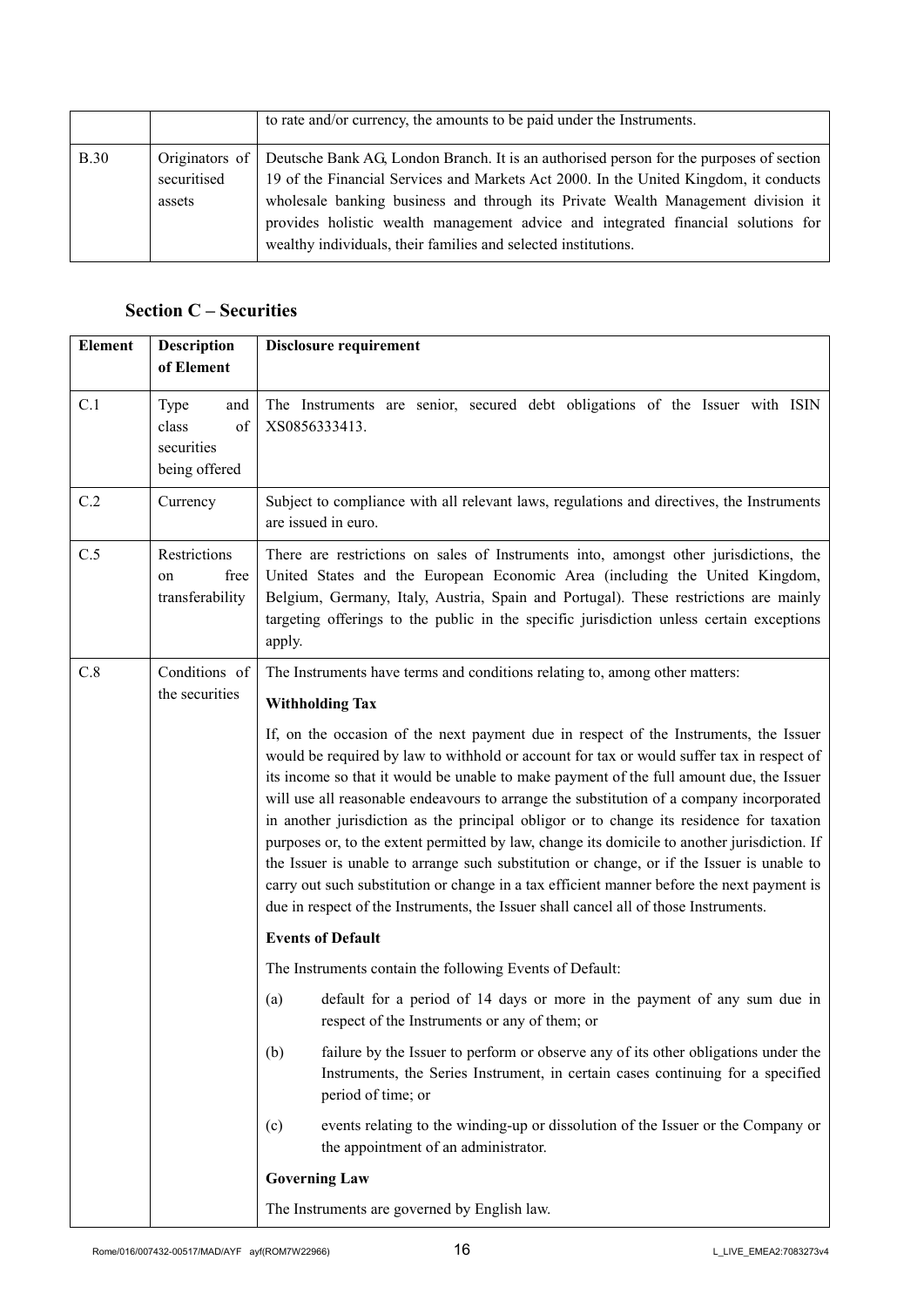|  | <b>Status and Security</b>                                                                                                                                                                                                                                                                                                                                                                                                                                                                                                                                                                                                                                                                                                                                                                                                            |
|--|---------------------------------------------------------------------------------------------------------------------------------------------------------------------------------------------------------------------------------------------------------------------------------------------------------------------------------------------------------------------------------------------------------------------------------------------------------------------------------------------------------------------------------------------------------------------------------------------------------------------------------------------------------------------------------------------------------------------------------------------------------------------------------------------------------------------------------------|
|  | The Instruments are limited recourse obligations of the Issuer, ranking pari passu without<br>any preference among themselves.                                                                                                                                                                                                                                                                                                                                                                                                                                                                                                                                                                                                                                                                                                        |
|  | The Instruments are secured by:                                                                                                                                                                                                                                                                                                                                                                                                                                                                                                                                                                                                                                                                                                                                                                                                       |
|  | (i) a first fixed charge and/or assignment by way of first fixed charge in favour<br>(a)<br>of the Trustee of the Collateral and all of the Issuer's rights in respect of and sums<br>derived from the Collateral and (ii) an assignment by way of first fixed charge in favour<br>of the Trustee of all of the Issuer's rights in respect of the Collateral against the<br>Custodian;                                                                                                                                                                                                                                                                                                                                                                                                                                                |
|  | an assignment by way of first fixed charge in favour of the Trustee of all of the<br>(b)<br>Issuer's rights, title and interest under the Hedging Agreement and any sums of money,<br>securities or other property received or receivable by the Issuer thereunder;                                                                                                                                                                                                                                                                                                                                                                                                                                                                                                                                                                   |
|  | a first fixed charge in favour of the Trustee over (i) the Issuer's right to all sums<br>(c)<br>held by the Principal Agent and/or any Paying Agent and/or the Custodian to meet<br>payments due in respect of the Instruments and under the Series Instrument and (ii) any<br>sums of money, securities or other property received or receivable by the Issuer under<br>the Hedging Agreement;                                                                                                                                                                                                                                                                                                                                                                                                                                       |
|  | an assignment by way of first fixed charge in favour of the Trustee of all of the<br>(d)<br>Issuer's rights, title and interest under the Agency Agreement and the Purchase<br>Agreement and all sums derived therefrom in respect of the Instruments; and                                                                                                                                                                                                                                                                                                                                                                                                                                                                                                                                                                            |
|  | to the extent that at any time the Collateral has not been delivered to the<br>(e)<br>Custodian (or, if so specified in the Purchase Agreement, any sub-custodian) to be held<br>on behalf of the Issuer as provided in the Purchase Agreement, an assignment by way of<br>first fixed charge in favour of the Trustee of the Issuer's rights, title and interest under<br>the Purchase Agreement and any sums received or receivable by the Issuer thereunder.                                                                                                                                                                                                                                                                                                                                                                       |
|  | <b>Limited Recourse</b>                                                                                                                                                                                                                                                                                                                                                                                                                                                                                                                                                                                                                                                                                                                                                                                                               |
|  | Claims against the Issuer by Instrumentholders and the Hedging Counterparty and each<br>other creditor relating to the Instruments will be limited to the Series Assets applicable to<br>the Instruments. If the net proceeds of the realisation of the Series Assets are not<br>sufficient to make all payments due in respect of the Instruments and due to the Hedging<br>Counterparty and each other creditor relating to the Instruments, no other assets of the<br>Company will be available to meet such shortfall, the claims of the holders of the<br>Instruments and any such Hedging Counterparty or other creditors relating to the<br>Instruments in respect of any such shortfall shall be extinguished. No party will be able<br>to petition for the winding-up of the Company as a consequence of any such shortfall. |
|  | <b>Order of Priorities</b>                                                                                                                                                                                                                                                                                                                                                                                                                                                                                                                                                                                                                                                                                                                                                                                                            |
|  | The respective rankings for priority of the interest of the Instrumentholders, the Hedging<br>Counterparty and any other party entitled to the benefit of the security interests (each a<br>"Series Party") of the Instruments shall be according to the relevant priority of each of<br>the payments described below.                                                                                                                                                                                                                                                                                                                                                                                                                                                                                                                |
|  | The Trustee shall apply all moneys received by it in the following order:                                                                                                                                                                                                                                                                                                                                                                                                                                                                                                                                                                                                                                                                                                                                                             |
|  | first, in payment or satisfaction of all fees, costs, charges, expenses, liabilities<br>(a)<br>and other amounts incurred by or payable to the Trustee or any receiver under or<br>pursuant to the Series Instrument;                                                                                                                                                                                                                                                                                                                                                                                                                                                                                                                                                                                                                 |
|  | secondly, pro rata in payment of any amounts owing to: (i) the Hedging<br>(b)                                                                                                                                                                                                                                                                                                                                                                                                                                                                                                                                                                                                                                                                                                                                                         |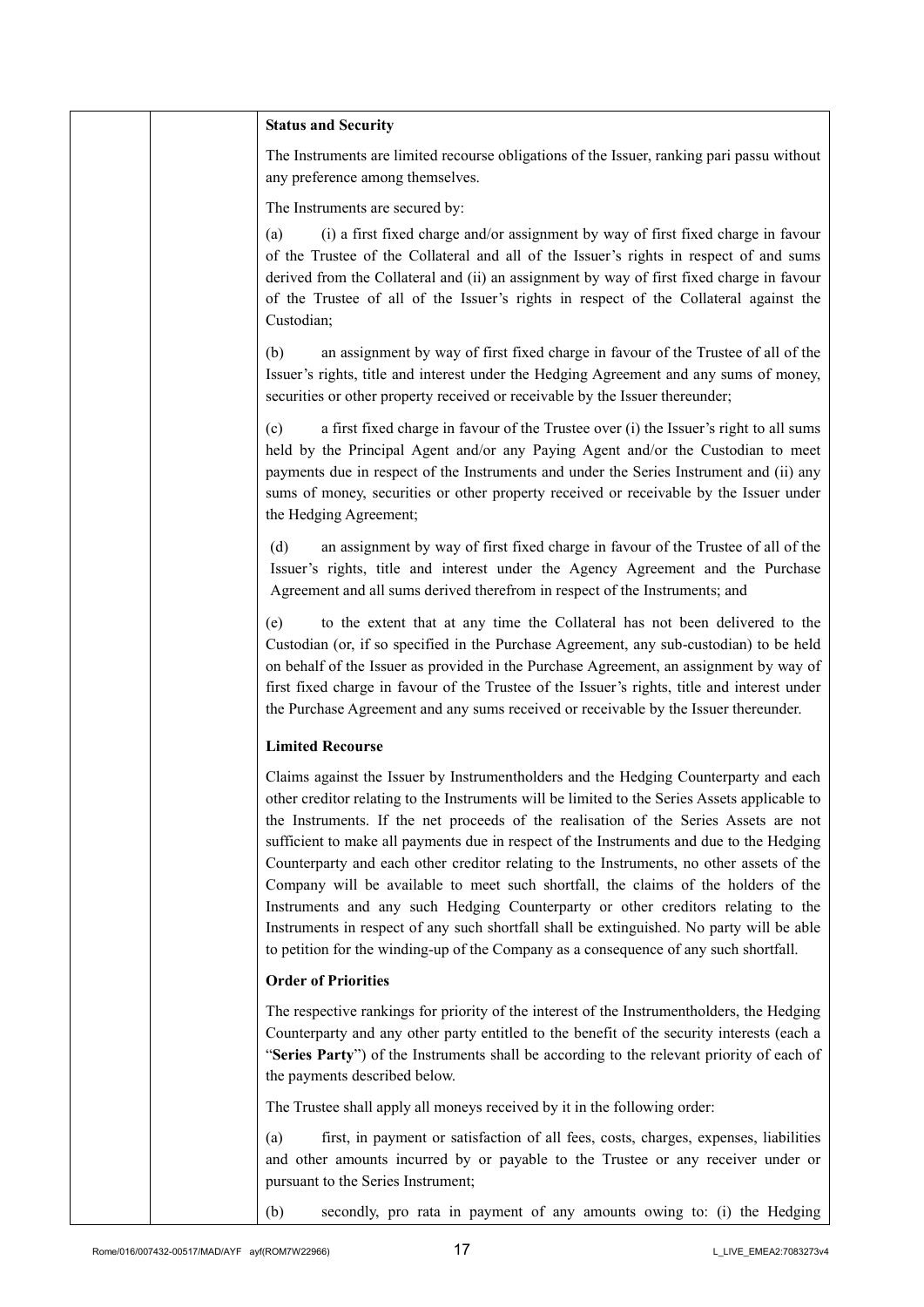|     |                         | Counterparty under the Hedging Agreement (which shall include any amounts owing to<br>the Custodian for reimbursement in respect of payments made to a Hedging<br>Counterparty relating to sums receivable on or in respect of the Collateral) and (ii) the<br>Principal Agent for reimbursement in respect of any payment made to holders of the<br>Instruments or to a Clearing Agent on behalf of such holders;<br>thirdly, pro rata in payment of any amounts owing to the holders of the<br>(c)<br>Instruments; and<br>(d)<br>fourthly, in payment of the balance to the Issuer,<br>such ranking a "Hedging Counterparty Priority Basis".<br><b>Negative Pledge/Restrictions</b><br>There is no negative pledge. However, for so long as any of the Instruments remains<br>outstanding, the Issuer will not, without the prior written consent of the Trustee, incur<br>any indebtedness for moneys borrowed or raised other than in respect of secured<br>securities or debt subject to equivalent enforcement and limited recourse provisions to<br>the Instruments, engage in any activity other than certain activities related to the<br>Instruments or such permitted securities or debt, have any subsidiaries or employees,<br>purchase, own or otherwise acquire any real property, or consolidate or merge with any<br>other person or issue any shares. |
|-----|-------------------------|-------------------------------------------------------------------------------------------------------------------------------------------------------------------------------------------------------------------------------------------------------------------------------------------------------------------------------------------------------------------------------------------------------------------------------------------------------------------------------------------------------------------------------------------------------------------------------------------------------------------------------------------------------------------------------------------------------------------------------------------------------------------------------------------------------------------------------------------------------------------------------------------------------------------------------------------------------------------------------------------------------------------------------------------------------------------------------------------------------------------------------------------------------------------------------------------------------------------------------------------------------------------------------------------------------------------------------------------------------------------------|
| C.9 | Interest/<br>Redemption | See item C.8 above for information on rights attaching to the Instruments.<br><b>Interest</b><br>The Instruments are zero coupon Instruments.<br><b>Issue Date</b>                                                                                                                                                                                                                                                                                                                                                                                                                                                                                                                                                                                                                                                                                                                                                                                                                                                                                                                                                                                                                                                                                                                                                                                                      |
|     |                         | The Issue Date for the Instruments will be 25 January 2013.                                                                                                                                                                                                                                                                                                                                                                                                                                                                                                                                                                                                                                                                                                                                                                                                                                                                                                                                                                                                                                                                                                                                                                                                                                                                                                             |
|     |                         | Redemption<br>Maturity                                                                                                                                                                                                                                                                                                                                                                                                                                                                                                                                                                                                                                                                                                                                                                                                                                                                                                                                                                                                                                                                                                                                                                                                                                                                                                                                                  |
|     |                         | Unless previously redeemed or purchased and cancelled, each Instrument will be<br>redeemed by the Issuer by payment of the Final Redemption Amount on the Maturity<br>Date which is 9 November 2017.                                                                                                                                                                                                                                                                                                                                                                                                                                                                                                                                                                                                                                                                                                                                                                                                                                                                                                                                                                                                                                                                                                                                                                    |
|     |                         | Early Termination of the Instruments                                                                                                                                                                                                                                                                                                                                                                                                                                                                                                                                                                                                                                                                                                                                                                                                                                                                                                                                                                                                                                                                                                                                                                                                                                                                                                                                    |
|     |                         | The Instruments may be cancelled early in a number of circumstances:                                                                                                                                                                                                                                                                                                                                                                                                                                                                                                                                                                                                                                                                                                                                                                                                                                                                                                                                                                                                                                                                                                                                                                                                                                                                                                    |
|     |                         | (A) Collateral Default Event: If a default, event of default or other similar event or<br>circumstance occurs with respect to the Collateral (howsoever described and including,<br>without limitation, a failure to pay any principal or interest when and where due in<br>accordance with the terms of the Collateral as at the Issue Date and further provided that<br>if any of the Collateral comprises asset-backed securities then any deferral of interest or<br>other payment thereunder in accordance with its terms shall not constitute a "default") (a<br>"Collateral Default Event"), the Instruments shall be cancelled in whole or in part and<br>the Issuer shall pay the Early Termination Amount which will include an amount equal to<br>any accrued but unpaid interest.                                                                                                                                                                                                                                                                                                                                                                                                                                                                                                                                                                           |
|     |                         | (B) Collateral early redemption: If any of the Collateral becomes repayable (otherwise<br>than at the option of the relevant Collateral Obligor in accordance with the terms of the<br>Collateral) or becomes capable of being declared due and payable prior to its stated date<br>of maturity for whatever reason, the Instruments shall be cancelled in whole or in part<br>and the Issuer shall pay the Early Termination Amount which will include an amount                                                                                                                                                                                                                                                                                                                                                                                                                                                                                                                                                                                                                                                                                                                                                                                                                                                                                                       |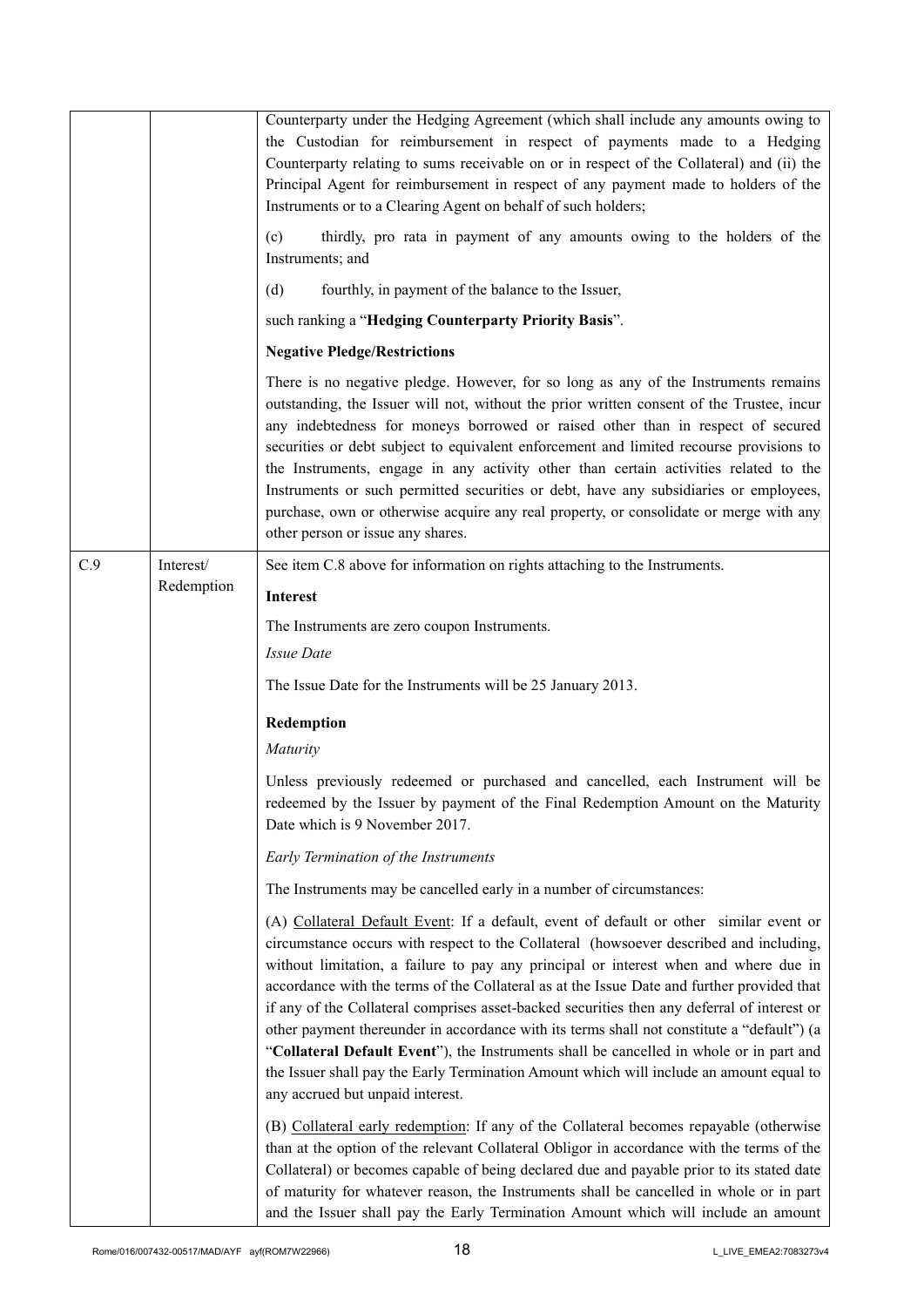|  | equal to any accrued but unpaid interest.                                                                                                                                                                                                                                                                                                                                                                                                                                                                                                                                                                                 |
|--|---------------------------------------------------------------------------------------------------------------------------------------------------------------------------------------------------------------------------------------------------------------------------------------------------------------------------------------------------------------------------------------------------------------------------------------------------------------------------------------------------------------------------------------------------------------------------------------------------------------------------|
|  | (C) Cancellation for tax reasons: If the Issuer would be required by law to withhold or<br>account for tax or would suffer tax in respect of its income so that it would be unable to<br>make payment of the full amount due, and the Issuer has been unable to arrange<br>substitution or change of itself as Issuer, or is unable to do so in a tax efficient manner,<br>before the next payment is due in respect of the Instruments, the Instruments shall be<br>cancelled in whole and the Issuer shall pay the Early Termination Amount which will<br>include an amount equal to any accrued but unpaid interest.   |
|  | (D) Early Termination of the Hedging Agreement: If the Hedging Agreement is<br>terminated in accordance with its terms prior to the Hedging Agreement Termination<br>Date, the Instruments shall be cancelled in whole and the Issuer shall pay the Early<br>Termination Amount which will include an amount equal to any accrued but unpaid<br>interest.                                                                                                                                                                                                                                                                 |
|  | In any such case of early cancellation described in $(A)$ , $(B)$ , $(C)$ or $(D)$ above the Issuer<br>shall give not more than 30 nor less than 15 days' notice of the date fixed for<br>cancellation and on expiry of such notice (i) the Issuer shall cancel the outstanding<br>Instruments of the Series in whole or in part, as applicable, (ii) the relevant portion of the<br>Series Assets will be realised in accordance with the Securitisation Act 2004, if<br>applicable, and (iii) the security constituted by or created pursuant to the Series<br>Instrument shall become enforceable in whole or in part. |
|  | (E) Event of Default: If an Event of Default occurs (as described in C.8 above) then the<br>Instruments shall be cancelled and the Issuer shall pay the Early Termination Amount in<br>respect of each Instrument.                                                                                                                                                                                                                                                                                                                                                                                                        |
|  | <b>Early Termination Amount</b>                                                                                                                                                                                                                                                                                                                                                                                                                                                                                                                                                                                           |
|  | The Early Termination Amount (if any) due in respect of each Instrument following the<br>occurrence of an Event of Default, an early termination of the Hedging Agreement, a<br>cancellation for tax reasons, a Collateral Default Event or a Collateral early redemption<br>shall be an amount equal to such Instrument's pro rata share of an amount in the<br>Specified Currency (which may never be less than zero) determined by the Calculation<br>Agent in accordance with the following formula:                                                                                                                  |
|  | $(A - B)$                                                                                                                                                                                                                                                                                                                                                                                                                                                                                                                                                                                                                 |
|  | Where:                                                                                                                                                                                                                                                                                                                                                                                                                                                                                                                                                                                                                    |
|  | "A" is the Market Value Collateral; and                                                                                                                                                                                                                                                                                                                                                                                                                                                                                                                                                                                   |
|  | "B" is the Early Termination Unwind Costs.                                                                                                                                                                                                                                                                                                                                                                                                                                                                                                                                                                                |
|  | The Early Termination Amount will include an amount equal to any accrued but unpaid<br>interest.                                                                                                                                                                                                                                                                                                                                                                                                                                                                                                                          |
|  | "Collateral Currency" means the currency in which the Collateral is denominated.                                                                                                                                                                                                                                                                                                                                                                                                                                                                                                                                          |
|  | "Early Termination Unwind Costs" means the sum (the result of which may be<br>positive, negative or zero) of:                                                                                                                                                                                                                                                                                                                                                                                                                                                                                                             |
|  | an amount, if any, determined by the Calculation Agent equal to (i) the sum of<br>(a)                                                                                                                                                                                                                                                                                                                                                                                                                                                                                                                                     |
|  |                                                                                                                                                                                                                                                                                                                                                                                                                                                                                                                                                                                                                           |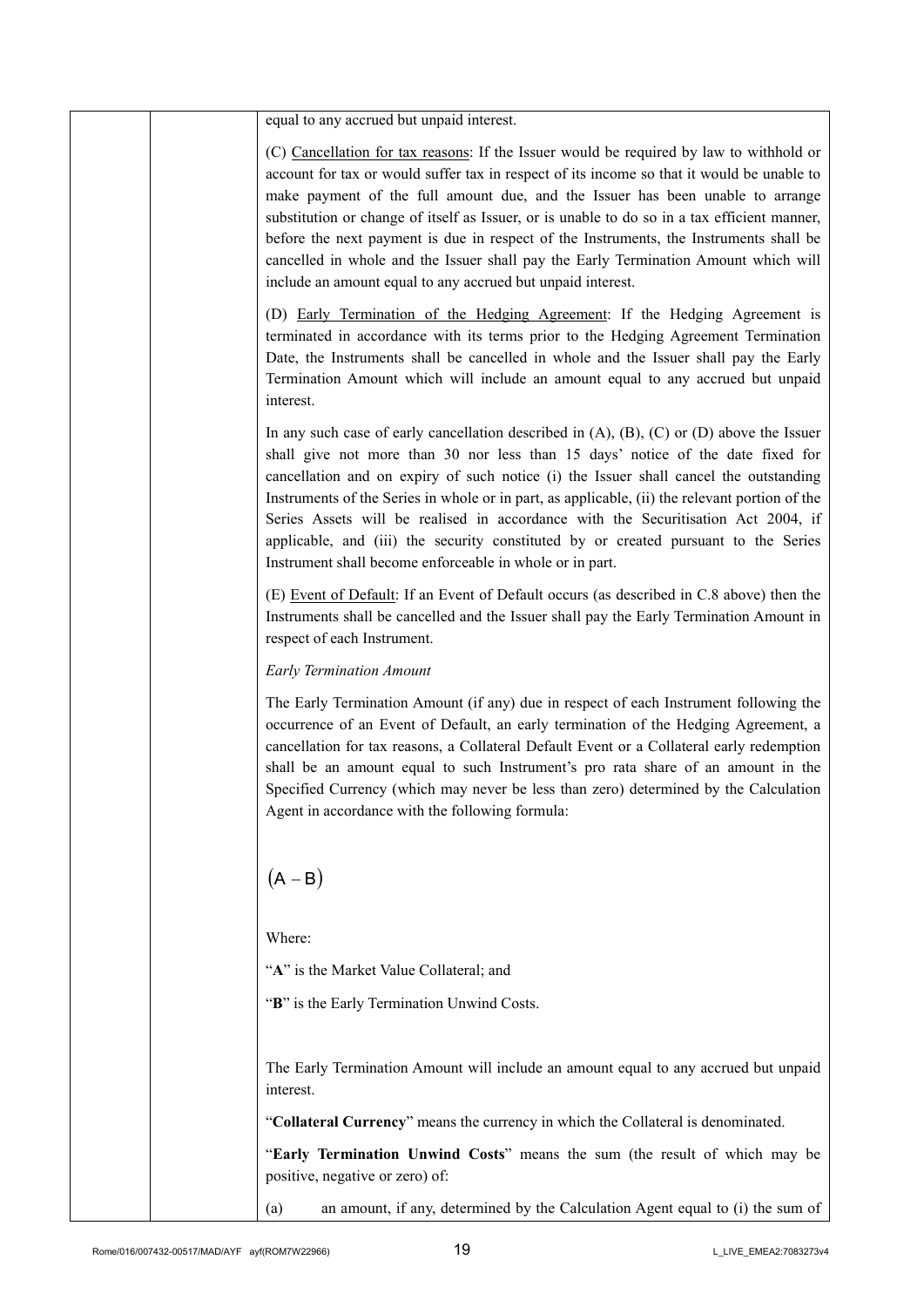|  | <b>Meetings</b><br>The Instruments contains provisions for convening meetings of Instrumentholders to<br>consider matters affecting their interests generally with respect to the Instruments. These<br>provisions permit defined majorities to bind all holders, including holders who did not<br>attend and vote at the relevant meeting and holders who voted in a manner contrary to<br>the majority.                                                                                                                                                                                                                                                                                                                                                               |
|--|-------------------------------------------------------------------------------------------------------------------------------------------------------------------------------------------------------------------------------------------------------------------------------------------------------------------------------------------------------------------------------------------------------------------------------------------------------------------------------------------------------------------------------------------------------------------------------------------------------------------------------------------------------------------------------------------------------------------------------------------------------------------------|
|  | Payments of principal and interest in respect of the Instruments in definitive form shall,<br>be made against presentation and surrender of the relevant Instruments at the Specified<br>Office of any Paying Agent outside the United States by transfer to an account<br>denominated in such currency with a bank nominated by such holder presenting such<br>Instrument.                                                                                                                                                                                                                                                                                                                                                                                             |
|  | Payments in respect of Instruments in definitive form                                                                                                                                                                                                                                                                                                                                                                                                                                                                                                                                                                                                                                                                                                                   |
|  | All payments in respect of Instruments represented by a Global Instrument will be made<br>against presentation for endorsement and, if no further payment falls to be made in<br>respect of the Instruments, surrender of that Global Instrument to or to the order of the<br>Principal Agent or such other Paying Agent as shall have been notified to the<br>Instrumentholders for such purpose. A record of each payment so made will be endorsed<br>on each Global Instrument, which endorsement will be prima facie evidence that such<br>payment has been made in respect of the Instruments.                                                                                                                                                                     |
|  | <b>Payments in respect of Global Instruments</b>                                                                                                                                                                                                                                                                                                                                                                                                                                                                                                                                                                                                                                                                                                                        |
|  | "Market Value Collateral" means, in respect of each item of Collateral, (i) where the<br>Collateral has not been redeemed, an amount in the relevant Collateral Currency<br>calculated by the Calculation Agent equal to the highest firm bid quotation obtained by<br>the Calculation Agent from the Reference Banks for the Collateral (excluding accrued<br>but unpaid interest in respect thereof) on the relevant Early Termination Valuation Date<br>provided that if no firm bid quotation is obtained, the Market Value Collateral shall be<br>calculated by the Calculation Agent in good faith and may in certain circumstances be<br>zero, or (ii) in circumstances where the Collateral has been redeemed, the proceeds of<br>redemption of the Collateral. |
|  | for the purposes of a cancellation due to the occurrence of an Event of Default,<br>(b)<br>the due date for cancellation.                                                                                                                                                                                                                                                                                                                                                                                                                                                                                                                                                                                                                                               |
|  | for the purposes of a cancellation due to a Collateral Default Event, a Collateral<br>(a)<br>early termination, a cancellation for tax reasons or an early termination of the Hedging<br>Agreement, the Business Day immediately preceding the due date for cancellation; or                                                                                                                                                                                                                                                                                                                                                                                                                                                                                            |
|  | "Early Termination Valuation Date" means:                                                                                                                                                                                                                                                                                                                                                                                                                                                                                                                                                                                                                                                                                                                               |
|  | (expressed as a positive amount) any legal and other ancillary costs (including if<br>(b)<br>applicable, without limitation, any costs in relation to the realisation of the Collateral)<br>incurred by the Issuer, the Trustee, the Custodian or the Hedging Counterparty as a result<br>of the Instruments becoming subject to mandatory cancellation.                                                                                                                                                                                                                                                                                                                                                                                                                |
|  | (without duplication) all costs, expenses (including loss of funding), tax and duties<br>incurred by the Hedging Counterparty (expressed as a positive amount) or (ii) the gain<br>realised by the Hedging Counterparty (expressed as a negative amount), in either case in<br>connection with the cancellation of the Instruments and the related termination,<br>settlement or re-establishment of any hedge or related trading position; and (without<br>duplication);                                                                                                                                                                                                                                                                                               |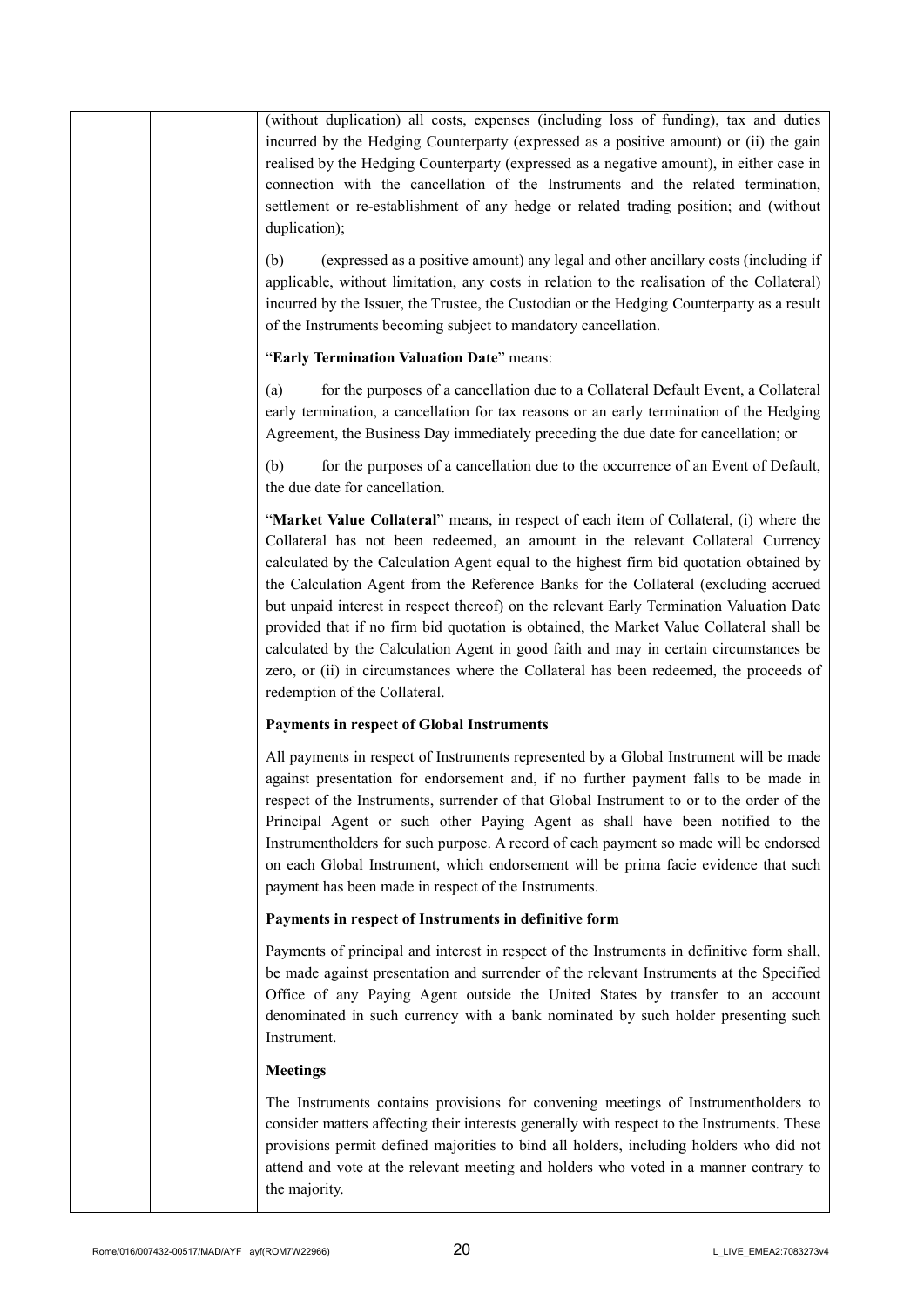| C.10 | Derivative<br>component of<br>securities | Not applicable. The Instruments do not have a derivative component in the interest<br>payment. See item C.9 above for information on interest and redemption.                                                                                                                                                                                                   |
|------|------------------------------------------|-----------------------------------------------------------------------------------------------------------------------------------------------------------------------------------------------------------------------------------------------------------------------------------------------------------------------------------------------------------------|
| C.11 | Trading<br>of<br>securities              | Application is expected to be made for the Instruments of the Series to be listed on the<br>official list of the Luxembourg Stock Exchange and admitted to trading on the regulated<br>market of the Luxembourg Stock Exchange and the multilateral trading facility EuroTLX<br>(managed by EuroTLX SIM S.p.A.) with effect from the Issue Date or thereabouts. |
| C.12 | Minimum<br>denomination                  | The minimum denomination of an issue of Instruments is EUR 1,000.                                                                                                                                                                                                                                                                                               |

# **Section D – Risks**

| <b>Element</b> | Description of                                | Disclosure requirement                                                                                                                                                                                                                                                                                                                                                                                                                                                                                                                                                                                                                                                                                                                                                                                                                                                                                                                                                                                                                                                                                                                                                                                                                                                                                                                                                                                                                                                                                                                                                                                                                                                                                                                                                                                                                                                                                                                                                                                                                                                                                                                                                                                                                                                                                                                                      |
|----------------|-----------------------------------------------|-------------------------------------------------------------------------------------------------------------------------------------------------------------------------------------------------------------------------------------------------------------------------------------------------------------------------------------------------------------------------------------------------------------------------------------------------------------------------------------------------------------------------------------------------------------------------------------------------------------------------------------------------------------------------------------------------------------------------------------------------------------------------------------------------------------------------------------------------------------------------------------------------------------------------------------------------------------------------------------------------------------------------------------------------------------------------------------------------------------------------------------------------------------------------------------------------------------------------------------------------------------------------------------------------------------------------------------------------------------------------------------------------------------------------------------------------------------------------------------------------------------------------------------------------------------------------------------------------------------------------------------------------------------------------------------------------------------------------------------------------------------------------------------------------------------------------------------------------------------------------------------------------------------------------------------------------------------------------------------------------------------------------------------------------------------------------------------------------------------------------------------------------------------------------------------------------------------------------------------------------------------------------------------------------------------------------------------------------------------|
|                | <b>Element</b>                                |                                                                                                                                                                                                                                                                                                                                                                                                                                                                                                                                                                                                                                                                                                                                                                                                                                                                                                                                                                                                                                                                                                                                                                                                                                                                                                                                                                                                                                                                                                                                                                                                                                                                                                                                                                                                                                                                                                                                                                                                                                                                                                                                                                                                                                                                                                                                                             |
| D.2            | Key<br>risks<br>specific to the<br>Issuer     | Factors which could materially adversely affect the Company and its ability to make<br>payments due under the Series of Instruments include matters of Luxembourg law (such<br>as the Company being structured to be insolvency-remote, not insolvency-proof, changes<br>to the Issuer's tax position adversely affecting cash flows in connection with the<br>Instruments, and the provisions of the Securitisation Act 2004 providing that Series<br>Assets of a Compartment are only available for the Series Parties of the Series relating to<br>that Compartment), the Instruments being limited recourse obligations (meaning that an<br>Instrumentholder's claim may be extinguished if there is a shortfall in funds available to<br>meet payments under the Instruments) and related risks and further issues of Instruments<br>by the Issuer.                                                                                                                                                                                                                                                                                                                                                                                                                                                                                                                                                                                                                                                                                                                                                                                                                                                                                                                                                                                                                                                                                                                                                                                                                                                                                                                                                                                                                                                                                                    |
| D.3            | risks<br>Key<br>specific to the<br>securities | There are also certain factors which are material for the purpose of assessing the risks<br>associated with the Series of Instruments. These include the fact that such Instruments<br>may not be a suitable investment for all investors (for example if they do not have the<br>requisite knowledge and experience in financial and business matters to evaluate the<br>merits and risks of an investment in the Issuer in context of their financial position or are<br>not capable of bearing the economic risk of an investment in the Issuer for an indefinite<br>period of time), any Hedging Agreement (for example its possible early termination in<br>various circumstances which would result in the cancellation of the Instruments) and the<br>related credit exposure to the Hedging Counterparty, credit exposure to the obligor of the<br>Collateral (as this will affect the value of the Collateral held as security for the<br>Instruments), early cancellation of the Instruments which may lead to a loss of<br>investment, fluctuations and decreases in the market value of the Instruments and the<br>market value of the Collateral which will also affect the value of the Instruments and the<br>amounts paid on any cancellation of the Instruments, tax risks (for example that if any<br>withholding or deduction for taxes is required, the Issuer may redeem all the<br>Instruments), that no secondary market may exist for the Instruments meaning that<br>investors may not be able to realise their investment prior to maturity and business<br>relationships between the parties to the Instruments, the rating will not necessarily be the<br>same as any rating assigned to any Instruments already issued, conflicts of interest which<br>may adversely affect the value of the Instruments and that although Instruments will<br>have the benefit of security interests over all the Series Assets of the Compartment, the<br>Securitisation Act 2004 provides that the Series Assets for the Series of Instruments are<br>available to meet only the claims of the Series Parties for the Series. If the Series Assets<br>are not sufficient to discharge all payments obligations of the Issuer in accordance with<br>the applicable priority of payments, Instrumentholders may lose their entire investment. |